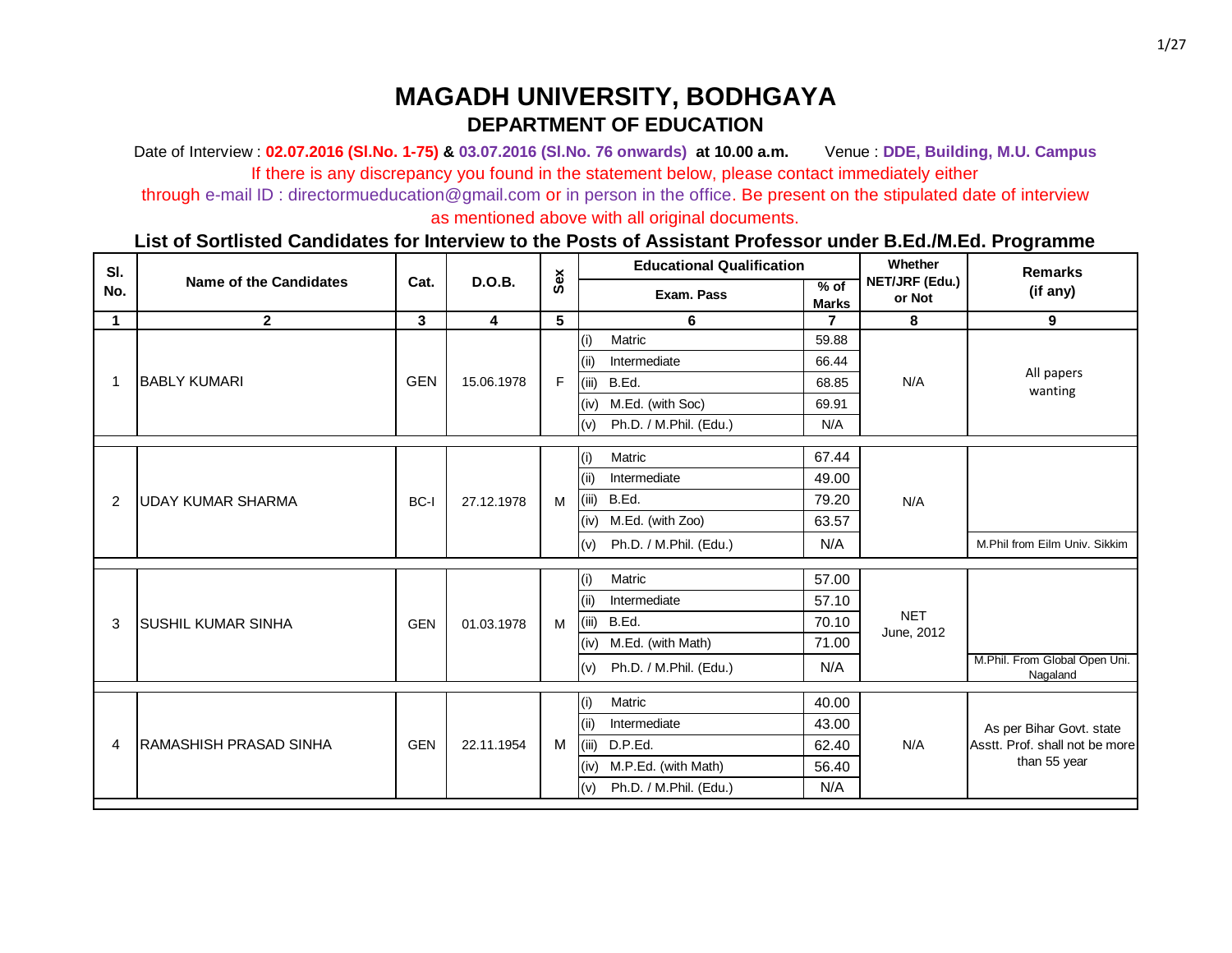Date of Interview : **02.07.2016 (Sl.No. 1-75) & 03.07.2016 (Sl.No. 76 onwards) at 10.00 a.m.** Venue : **DDE, Building, M.U. Campus** If there is any discrepancy you found in the statement below, please contact immediately either

through e-mail ID : directormueducation@gmail.com or in person in the office. Be present on the stipulated date of interview

as mentioned above with all original documents.

| SI.            |                               |              |                         |     |       | <b>Educational Qualification</b> |                        | Whether                  | <b>Remarks</b> |
|----------------|-------------------------------|--------------|-------------------------|-----|-------|----------------------------------|------------------------|--------------------------|----------------|
| No.            | <b>Name of the Candidates</b> | Cat.         | <b>D.O.B.</b>           | Sex |       | Exam. Pass                       | $%$ of<br><b>Marks</b> | NET/JRF (Edu.)<br>or Not | (if any)       |
| $\mathbf 1$    | $\mathbf{2}$                  | $\mathbf{3}$ | $\overline{\mathbf{4}}$ | 5   |       | 6                                | $\overline{7}$         | 8                        | $\mathbf{9}$   |
|                |                               |              |                         |     | (i)   | Matric                           | 53.86                  |                          |                |
|                |                               |              |                         |     | (ii)  | Intermediate                     | 56.78                  |                          |                |
| 5              | <b>SURENDRA KUMAR</b>         | <b>BC-II</b> | 05.05.1982              | M   | (iii) | B.Ed.                            | 78.60                  | N/A                      |                |
|                |                               |              |                         |     | (iv)  | M.Ed. (with Geo)                 | 62.28                  |                          |                |
|                |                               |              |                         |     | (v)   | Ph.D. / M.Phil. (Edu.)           | N/A                    |                          |                |
|                |                               |              |                         |     | (i)   | Matric                           | 47.89                  |                          |                |
|                | <b>SUNITA KUMARI</b>          |              |                         |     | (ii)  | Intermediate                     | 46.89                  |                          |                |
| 6              |                               | <b>GEN</b>   | 31.01.1974              | F   | (iii) | B.Ed.                            | 73.33                  | N/A                      |                |
|                |                               |              |                         |     | (iv)  | M.Ed. (with Pol.Sc.)             | 62.11                  |                          |                |
|                |                               |              |                         |     | (v)   | Ph.D. / M.Phil. (Edu.)           | N/A                    |                          |                |
|                |                               |              |                         |     | (i)   | Matric                           | 59.40                  |                          |                |
|                |                               |              |                         |     | (ii)  | Intermediate                     | 62.50                  |                          |                |
| $\overline{7}$ | <b>JAYA VERMA</b>             | <b>GEN</b>   | 16.01.1974              | F.  | (iii) | B.Ed.                            | 73.80                  | N/A                      |                |
|                |                               |              |                         |     | (iv)  | M.A. (Edu) (with Phy.)           | 68.80                  |                          |                |
|                |                               |              |                         |     | (v)   | Ph.D. / M.Phil. (Edu.)           | N/A                    |                          |                |
|                |                               |              |                         |     | (i)   | Matric                           | 60.00                  |                          |                |
|                |                               |              |                         |     | (ii)  | Intermediate                     | 69.00                  |                          |                |
| 8              | <b>APARNA KUMARI</b>          | <b>GEN</b>   | 25.11.1985              | F   | (iii) | B.Ed.                            | 69.90                  | N/A                      |                |
|                |                               |              |                         |     | (iv)  | M.Ed. (with Hist.)               | 78.14                  |                          |                |
|                |                               |              |                         |     | (v)   | Ph.D. / M.Phil. (Edu.)           | N/A                    |                          |                |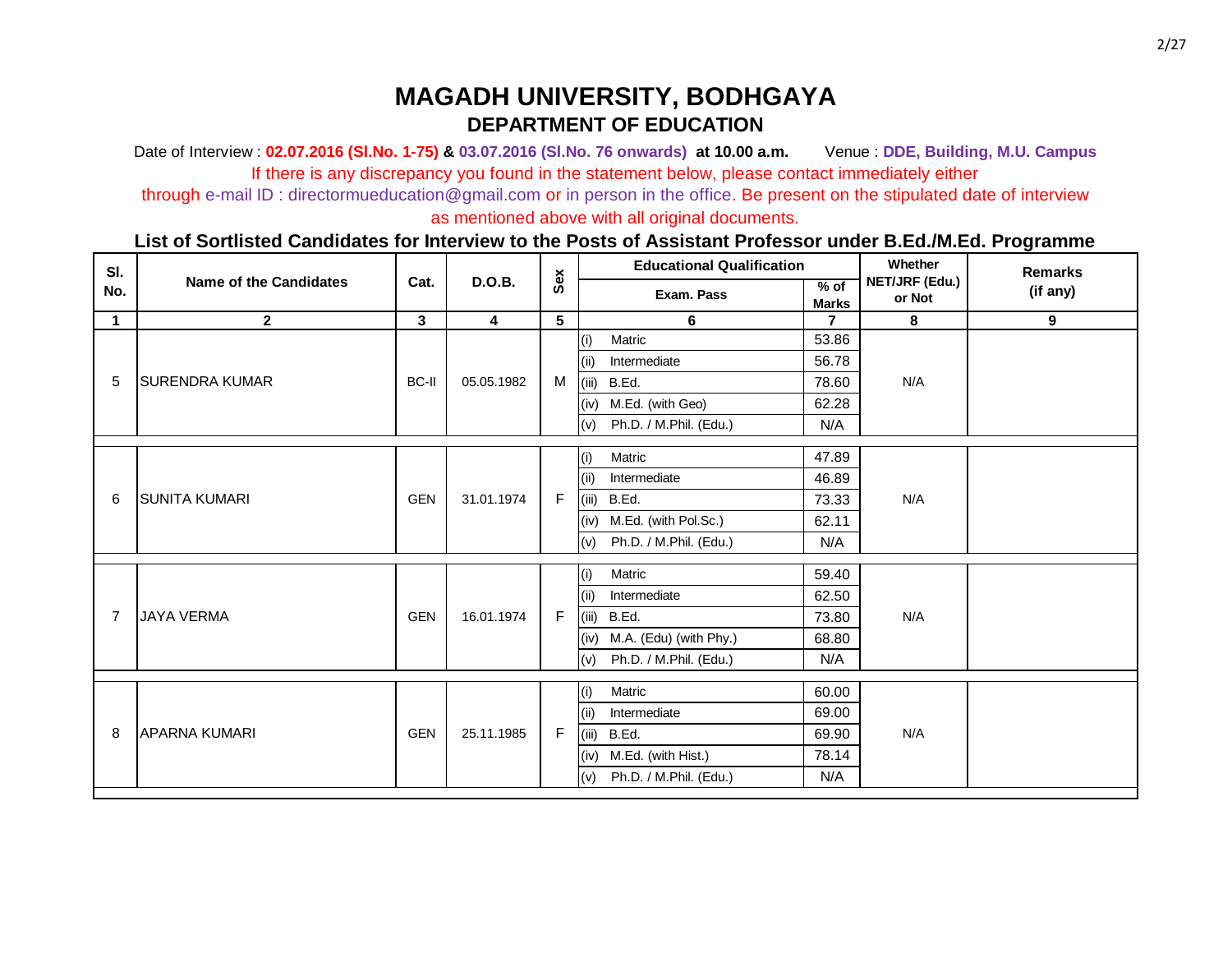Date of Interview : **02.07.2016 (Sl.No. 1-75) & 03.07.2016 (Sl.No. 76 onwards) at 10.00 a.m.** Venue : **DDE, Building, M.U. Campus** If there is any discrepancy you found in the statement below, please contact immediately either

through e-mail ID : directormueducation@gmail.com or in person in the office. Be present on the stipulated date of interview

as mentioned above with all original documents.

| SI.         |                               |            |                |     | <b>Educational Qualification</b>   |                        | Whether                  | <b>Remarks</b> |  |
|-------------|-------------------------------|------------|----------------|-----|------------------------------------|------------------------|--------------------------|----------------|--|
| No.         | <b>Name of the Candidates</b> | Cat.       | <b>D.O.B.</b>  | Sex | Exam. Pass                         | $%$ of<br><b>Marks</b> | NET/JRF (Edu.)<br>or Not | (if any)       |  |
| $\mathbf 1$ | $\mathbf{2}$                  | 3          | $\overline{4}$ | 5   | 6                                  | $\overline{7}$         | 8                        | 9              |  |
|             |                               |            |                |     | (i)<br>Matric                      | 68.66                  |                          |                |  |
|             |                               |            |                |     | Intermediate<br>(ii)               | 50.44                  |                          |                |  |
| 9           | <b>JAY PRAKASH</b>            | <b>GEN</b> | 19.02.1980     | M   | (iii)<br>B.Ed.                     | 75.50                  | <b>NET</b><br>Dec, 2013  |                |  |
|             |                               |            |                |     | M.Ed. (with Hin & Pol.Sc.)<br>(iv) | 71.00                  |                          |                |  |
|             |                               |            |                |     | (v)<br>Ph.D. / M.Phil. (Edu.)      | N/A                    |                          |                |  |
|             |                               |            |                |     | Matric<br>(i)                      | 64.87                  |                          |                |  |
|             |                               |            |                |     | Intermediate<br>(ii)               | 46.55                  |                          |                |  |
| 10          | <b>JANUJ KUMAR</b>            | <b>GEN</b> | 19.12.1979     | M   | (iii)<br>B.Ed.                     | 61.08                  | N/A                      |                |  |
|             |                               |            |                |     | M.Ed. (with Bot.)<br>(iv)          | 71.44                  |                          |                |  |
|             |                               |            |                |     | (v)<br>Ph.D. / M.Phil. (Edu.)      | N/A                    |                          |                |  |
|             |                               |            |                |     |                                    | Matric<br>(i)          | 69.28                    |                |  |
|             |                               |            |                |     | Intermediate<br>(i)                | 66.00                  |                          |                |  |
| 11          | <b>KISHLAY KISHOR</b>         | <b>GEN</b> | 15.02.1984     | M   | (iii)<br>B.Ed.                     | 62.80                  | <b>NET</b><br>June, 2014 |                |  |
|             |                               |            |                |     | M.Ed. (with Bot.)<br>(iv)          | 73.21                  |                          |                |  |
|             |                               |            |                |     | (v)<br>Ph.D. / M.Phil. (Edu.)      | N/A                    |                          |                |  |
|             |                               |            |                |     | (i)<br>Matric                      | 49.50                  |                          |                |  |
|             |                               |            |                |     | Intermediate<br>(ii)               | 53.40                  |                          |                |  |
| 12          | <b>DR. ABHISHEK KUMAR</b>     | <b>GEN</b> | 04.01.1982     |     | (iii)<br>B.Ed.                     | 72.00                  | N/A                      |                |  |
|             |                               |            |                | M   | M.Ed. (with Eng.)<br>(iv)          | 63.75                  |                          |                |  |
|             |                               |            |                |     | (v)<br>Ph.D. / M.Phil. (Edu.)      | N/A                    |                          |                |  |
|             |                               |            |                |     |                                    |                        |                          |                |  |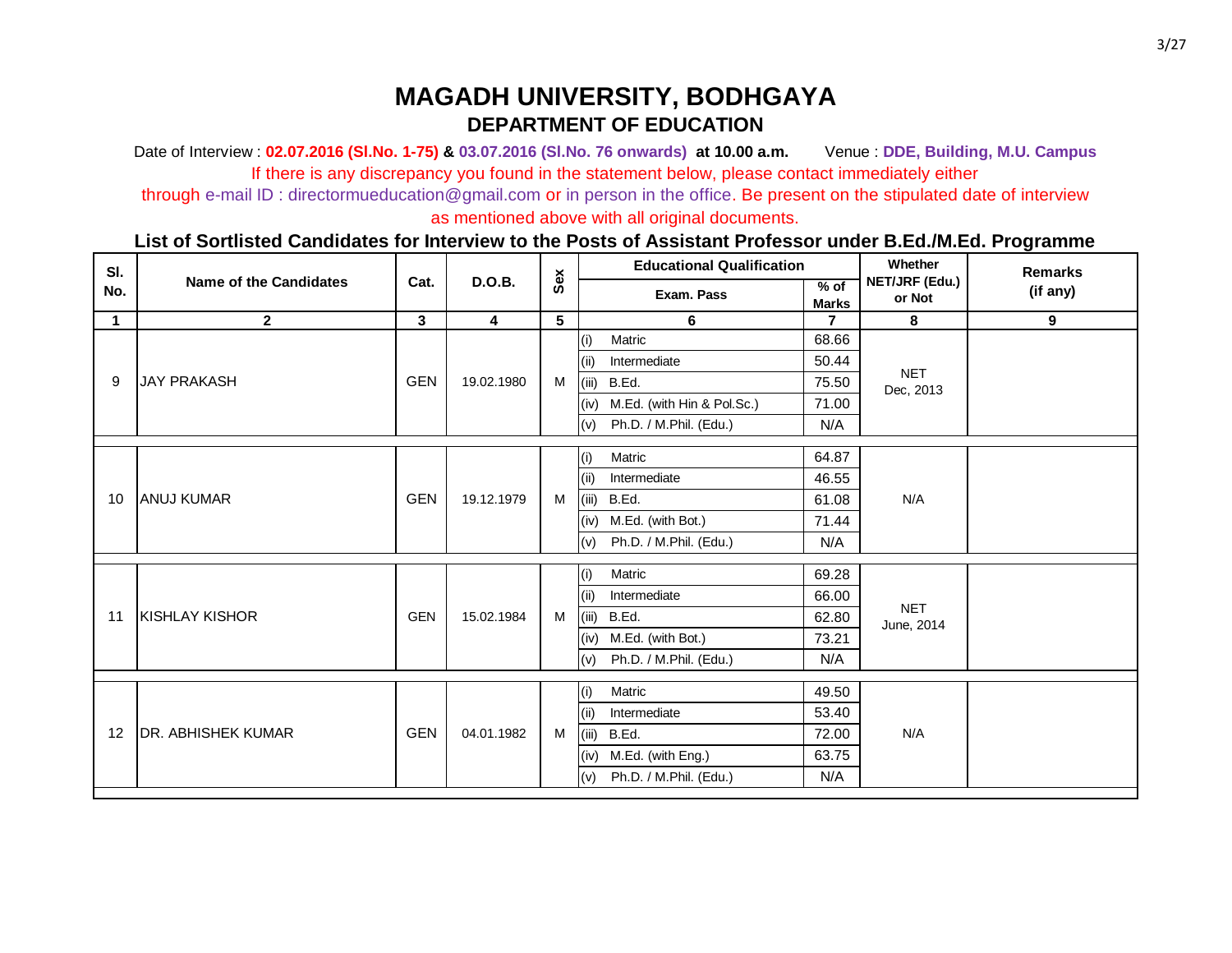Date of Interview : **02.07.2016 (Sl.No. 1-75) & 03.07.2016 (Sl.No. 76 onwards) at 10.00 a.m.** Venue : **DDE, Building, M.U. Campus** If there is any discrepancy you found in the statement below, please contact immediately either

through e-mail ID : directormueducation@gmail.com or in person in the office. Be present on the stipulated date of interview

as mentioned above with all original documents.

| SI.<br>Sex<br><b>Name of the Candidates</b><br><b>D.O.B.</b><br>Cat.<br>NET/JRF (Edu.)<br>$%$ of<br>No.<br>Exam. Pass<br>or Not<br><b>Marks</b><br>5<br>$\mathbf{2}$<br>3<br>$\overline{\mathbf{4}}$<br>$\mathbf 1$<br>8<br>6<br>$\mathbf{7}$ | <b>Remarks</b><br>(if any) |
|-----------------------------------------------------------------------------------------------------------------------------------------------------------------------------------------------------------------------------------------------|----------------------------|
|                                                                                                                                                                                                                                               |                            |
|                                                                                                                                                                                                                                               | 9                          |
| 56.44<br>(i)<br>Matric                                                                                                                                                                                                                        |                            |
| Intermediate<br>63.44<br>(ii)                                                                                                                                                                                                                 |                            |
| B.Ed.<br>(iii)<br>83.50<br><b>GEN</b><br><b>ISLAHI PERVEEN</b><br>F<br>N/A<br>31.12.1980<br>13                                                                                                                                                |                            |
| N/A<br>(iv) M.Ed. (with Zoo & Urdu)                                                                                                                                                                                                           | M.Ed. Marks wanting        |
| N/A<br>(v)<br>Ph.D. / M.Phil. (Edu.)                                                                                                                                                                                                          |                            |
| 57.85<br>(i)<br>Matric                                                                                                                                                                                                                        |                            |
| Intermediate<br>(ii)<br>47.10                                                                                                                                                                                                                 |                            |
| <b>NET</b><br>BC-I<br><b>DR. RAJESH KUMAR</b><br>23.12.1980<br>B.Ed.<br>14<br>M<br>(iii)<br>68.40                                                                                                                                             |                            |
| June, 2012<br>M.Ed. (with His.)<br>70.00                                                                                                                                                                                                      |                            |
| (iv)                                                                                                                                                                                                                                          |                            |
| (v)<br>Ph.D. / M.Phil. (Edu.)<br>N/A                                                                                                                                                                                                          |                            |
| Matric<br>54.50<br>(i)                                                                                                                                                                                                                        |                            |
| Intermediate<br>50.40<br>(ii)                                                                                                                                                                                                                 |                            |
| <b>NET</b><br><b>GEN</b><br><b>ASHFAQUE AHAMADI</b><br>15<br>(iii)<br>B.Ed.<br>70.50<br>20.02.1977<br>M<br>June, 2012                                                                                                                         |                            |
| M.Ed. (with Hin.)<br>66.00<br>(iv)                                                                                                                                                                                                            |                            |
| N/A<br>(v)<br>Ph.D. / M.Phil. (Edu.)                                                                                                                                                                                                          |                            |
| 74.00                                                                                                                                                                                                                                         |                            |
| (i)<br>Matric                                                                                                                                                                                                                                 |                            |
| Intermediate<br>58.00<br>(ii)                                                                                                                                                                                                                 |                            |
| <b>GEN</b><br>KUMARI ARTI<br>F<br>N/A<br>20.12.1975<br>B.Ed.<br>16<br>(iii)<br>68.00                                                                                                                                                          |                            |
| M.Ed. (with Hin. & Hist.)<br>70.00<br>(iv)                                                                                                                                                                                                    |                            |
| (v)<br>Ph.D. / M.Phil. (Edu.)<br>N/A                                                                                                                                                                                                          |                            |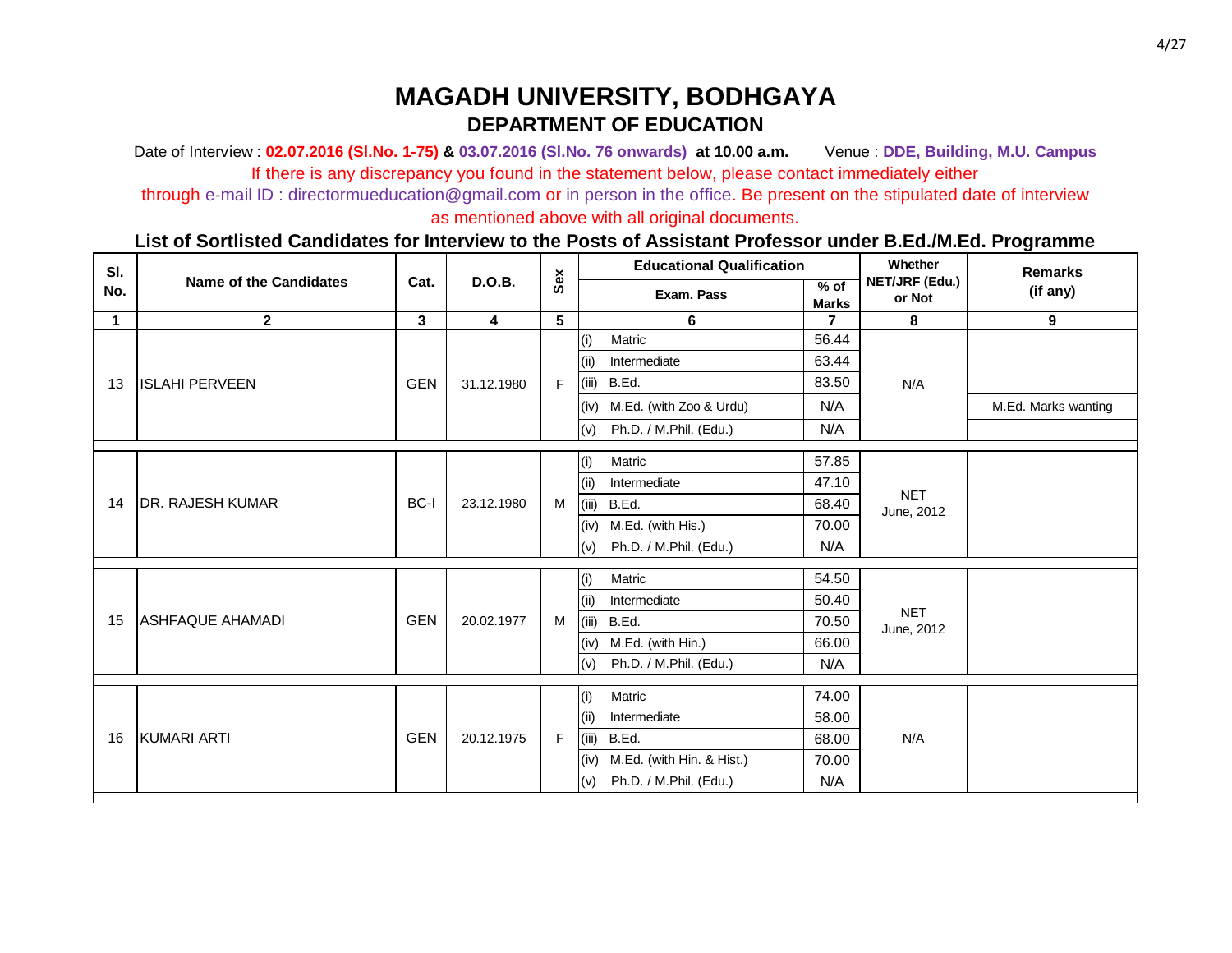Date of Interview : **02.07.2016 (Sl.No. 1-75) & 03.07.2016 (Sl.No. 76 onwards) at 10.00 a.m.** Venue : **DDE, Building, M.U. Campus** If there is any discrepancy you found in the statement below, please contact immediately either

through e-mail ID : directormueducation@gmail.com or in person in the office. Be present on the stipulated date of interview

as mentioned above with all original documents.

| SI.         |                                |              |                         |     | <b>Educational Qualification</b> |                        | Whether                  | <b>Remarks</b> |
|-------------|--------------------------------|--------------|-------------------------|-----|----------------------------------|------------------------|--------------------------|----------------|
| No.         | <b>Name of the Candidates</b>  | Cat.         | D.O.B.                  | Sex | Exam. Pass                       | $%$ of<br><b>Marks</b> | NET/JRF (Edu.)<br>or Not | (if any)       |
| $\mathbf 1$ | $\mathbf{2}$                   | $\mathbf{3}$ | $\overline{\mathbf{4}}$ | 5   | 6                                | $\overline{7}$         | 8                        | 9              |
|             |                                |              |                         |     | Matric (Maulvi)<br>(i)           | 83.30                  |                          |                |
|             |                                |              |                         |     | Intermediate (Alim)<br>(ii)      | 85.48                  |                          |                |
| 17          | <b>ARIFA NASREEN</b>           | <b>GEN</b>   | 19.05.1989              | F   | (iii)<br>B.Ed.                   | 75.64                  | <b>NET</b><br>Dec, 2013  |                |
|             |                                |              |                         |     | M.Ed. (with Eng.)<br>(iv)        | 82.10                  |                          |                |
|             |                                |              |                         |     | (v)<br>Ph.D. / M.Phil. (Edu.)    | N/A                    |                          |                |
|             |                                |              |                         |     | Matric<br>(i)                    | 65.00                  |                          |                |
|             |                                |              |                         |     | Intermediate<br>(ii)             | 48.77                  |                          |                |
| 18          | <b>PAWAN KUMAR</b>             | <b>SC</b>    | 01.08.1989              | M   | (iii)<br>B.Ed.                   | 76.80                  | N/A                      |                |
|             |                                |              |                         |     | M.Ed. (with Geo.)<br>(iv)        | 71.75                  |                          |                |
|             |                                |              |                         |     | (v)<br>Ph.D. / M.Phil. (Edu.)    | N/A                    |                          |                |
|             |                                |              |                         |     | (i)<br>Matric                    | 64.00                  |                          |                |
|             |                                |              |                         |     | Intermediate<br>(ii)             | 67.00                  |                          |                |
| 19          | <b>JAYA JAIN</b>               | <b>GEN</b>   | 05.05.1973              | F   | (iii)<br>B.Ed.                   | 74.00                  | N/A                      |                |
|             |                                |              |                         |     | M.Ed. (with Eng.)<br>(iv)        | 64.00                  |                          |                |
|             |                                |              |                         |     | (v)<br>Ph.D. / M.Phil. (Edu.)    | N/A                    |                          |                |
|             |                                |              |                         |     | Matric<br>(i)                    | 48.57                  |                          |                |
|             |                                |              |                         |     | Intermediate<br>(ii)             | 58.88                  |                          |                |
| 20          | <b>CHANDRASHEKHAR NATH JHA</b> | <b>GEN</b>   | 01.02.1983              | M   | (iii)<br>B.Ed.                   | 83.60                  | N/A                      |                |
|             |                                |              |                         |     | M.Ed. (with His & Hin)<br>(iv)   | 70.14                  |                          |                |
|             |                                |              |                         |     | (v)<br>Ph.D. / M.Phil. (Edu.)    | N/A                    |                          |                |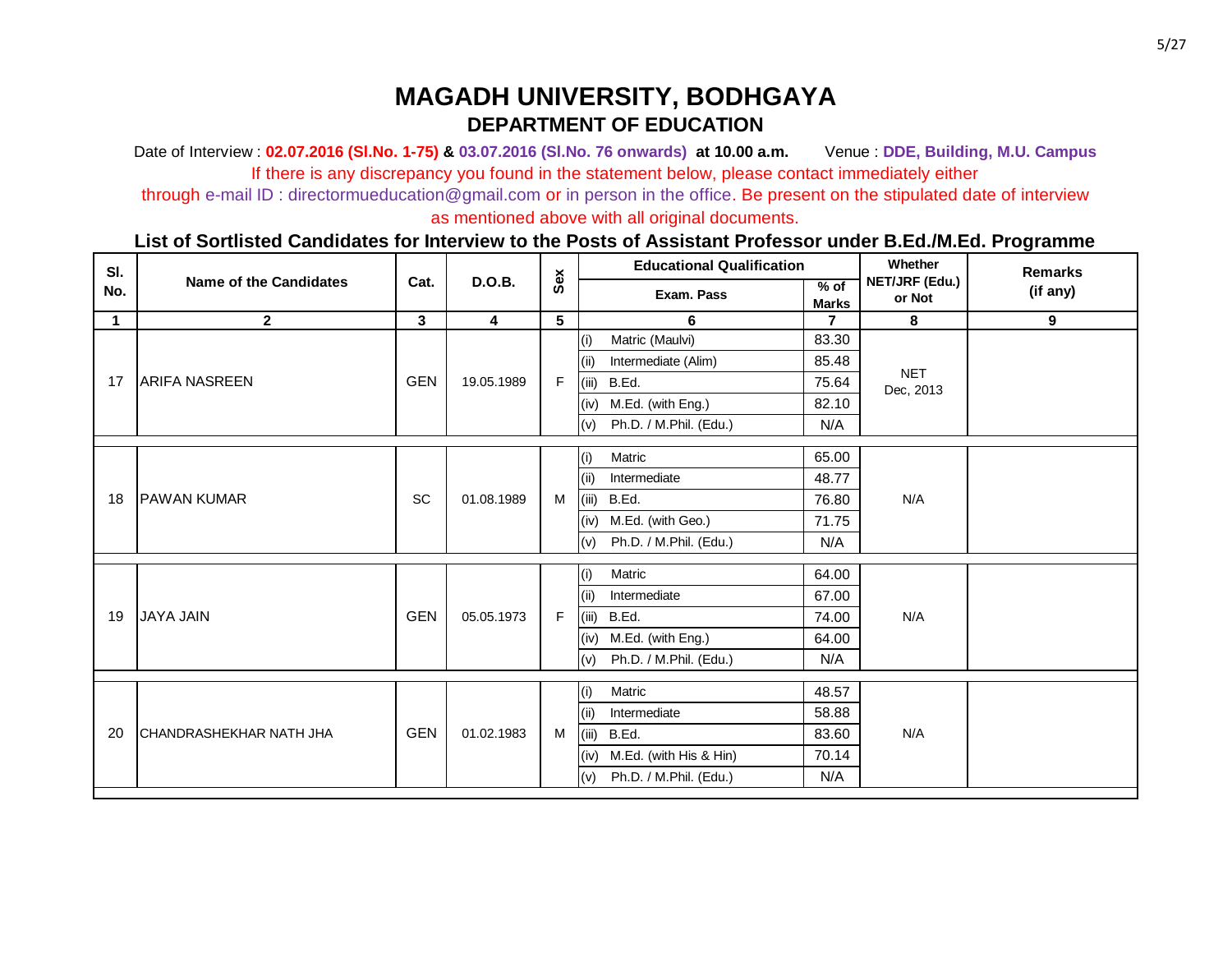Date of Interview : **02.07.2016 (Sl.No. 1-75) & 03.07.2016 (Sl.No. 76 onwards) at 10.00 a.m.** Venue : **DDE, Building, M.U. Campus** If there is any discrepancy you found in the statement below, please contact immediately either

through e-mail ID : directormueducation@gmail.com or in person in the office. Be present on the stipulated date of interview

as mentioned above with all original documents.

| SI.         |                               |              |               |              |       | <b>Educational Qualification</b> |                        | Whether                  | <b>Remarks</b>                        |
|-------------|-------------------------------|--------------|---------------|--------------|-------|----------------------------------|------------------------|--------------------------|---------------------------------------|
| No.         | <b>Name of the Candidates</b> | Cat.         | <b>D.O.B.</b> | Sex          |       | Exam. Pass                       | $%$ of<br><b>Marks</b> | NET/JRF (Edu.)<br>or Not | (if any)                              |
| $\mathbf 1$ | $\mathbf{2}$                  | 3            | 4             | 5            |       | 6                                | 7                      | 8                        | 9                                     |
|             |                               |              |               |              | (i)   | Matric                           | 53.00                  |                          |                                       |
|             |                               |              |               |              | (ii)  | Intermediate                     | 57.14                  |                          |                                       |
| 21          | MD. ENAM                      | <b>BC-II</b> | 01.03.1979    | M            | (iii) | B.Ed.                            | 62.69                  | N/A                      | Cast Cert. not attached               |
|             |                               |              |               |              | (iv)  | M.Ed. (with Eng.)                | 68.42                  |                          |                                       |
|             |                               |              |               |              | (v)   | Ph.D. / M.Phil. (Edu.)           | N/A                    |                          |                                       |
|             |                               |              |               |              | (i)   | Matric                           | 67.71                  |                          |                                       |
|             |                               |              |               |              | (ii)  | Intermediate                     | 63.77                  |                          |                                       |
| 22          | <b>ISHITA</b>                 | BC-I         | 13.02.1986    | $\mathsf F$  | (iii) | B.Ed.                            | 87.00                  | N/A                      | Cast Cert. not attached               |
|             |                               |              |               |              | (iv)  | M.Ed. (with Zoo)                 | 68.89                  |                          |                                       |
|             |                               |              |               |              | (v)   | Ph.D. / M.Phil. (Edu.)           | N/A                    |                          |                                       |
|             |                               |              |               |              | (i)   | Matric                           | 66.40                  |                          |                                       |
|             |                               |              |               |              |       | (i)                              | Intermediate           | 62.20                    |                                       |
| 23          | KUMARI RAMONA                 | <b>SC</b>    | 05.11.1987    | F            | (iii) | B.Ed.                            | 78.50                  | N/A                      | M.Ed. Marks sheet<br>not attached     |
|             |                               |              |               |              | (iv)  | M.Ed. (with Bot)                 | $\blacksquare$         |                          |                                       |
|             |                               |              |               |              | (v)   | Ph.D. / M.Phil. (Edu.)           | $\sim$                 |                          |                                       |
|             |                               |              |               |              | (i)   | Matric                           | 60.00                  |                          |                                       |
|             |                               |              |               |              | (ii)  | Intermediate                     | 53.70                  |                          |                                       |
| 24          | <b>SHARDA BHARTI</b>          | <b>GEN</b>   | 02.01.1964    | $\mathsf{F}$ | (iii) | B.Ed.                            | 67.10                  | N/A                      |                                       |
|             |                               |              |               |              | (iv)  | M.Ed. (with Bot)                 | 65.00                  |                          |                                       |
|             |                               |              |               |              | (v)   | Ph.D. / M.Phil. (Edu.)           | N/A                    |                          | M.Phil. From Vinayak<br>Mission Univ. |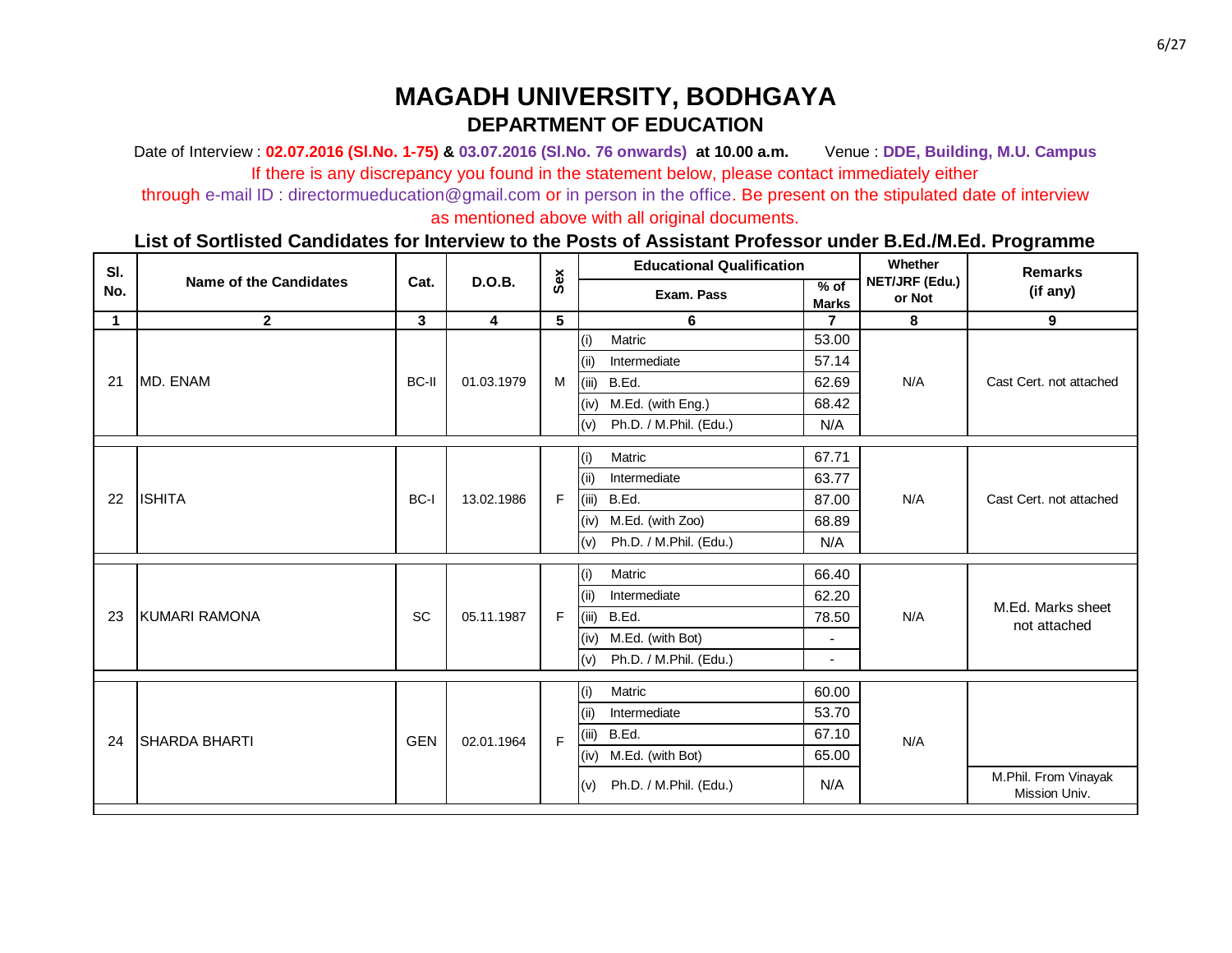Date of Interview : **02.07.2016 (Sl.No. 1-75) & 03.07.2016 (Sl.No. 76 onwards) at 10.00 a.m.** Venue : **DDE, Building, M.U. Campus** If there is any discrepancy you found in the statement below, please contact immediately either

through e-mail ID : directormueducation@gmail.com or in person in the office. Be present on the stipulated date of interview

as mentioned above with all original documents.

| SI.         |                               |              |                         |     |       | <b>Educational Qualification</b> |                        | Whether                  | <b>Remarks</b>             |     |  |      |                  |       |  |           |
|-------------|-------------------------------|--------------|-------------------------|-----|-------|----------------------------------|------------------------|--------------------------|----------------------------|-----|--|------|------------------|-------|--|-----------|
| No.         | <b>Name of the Candidates</b> | Cat.         | D.O.B.                  | Sex |       | Exam. Pass                       | $%$ of<br><b>Marks</b> | NET/JRF (Edu.)<br>or Not | (if any)                   |     |  |      |                  |       |  |           |
| $\mathbf 1$ | $\mathbf{2}$                  | $\mathbf{3}$ | $\overline{\mathbf{4}}$ | 5   |       | 6                                | $\overline{7}$         | 8                        | 9                          |     |  |      |                  |       |  |           |
|             |                               |              |                         |     | (i)   | Matric                           | 55.00                  |                          |                            |     |  |      |                  |       |  |           |
|             | <b>PANKAJ KUMAR</b>           |              |                         |     | (ii)  | Intermediate                     | 45.00                  |                          |                            |     |  |      |                  |       |  |           |
| 25          |                               | <b>BC-II</b> | 24.05.1986              | M   | (iii) | B.Ed.                            | 62.00                  | N/A                      | Cast Cert. not attached    |     |  |      |                  |       |  |           |
|             |                               |              |                         |     | (iv)  | M.Ed. (with Pol.Sc.)             | 62.00                  |                          |                            |     |  |      |                  |       |  |           |
|             |                               |              |                         |     | (v)   | Ph.D. / M.Phil. (Edu.)           | N/A                    |                          |                            |     |  |      |                  |       |  |           |
|             |                               |              |                         |     | (i)   | Matric                           | 64.20                  |                          |                            |     |  |      |                  |       |  |           |
|             |                               |              |                         |     | (ii)  | Intermediate                     | 61.20                  |                          |                            |     |  |      |                  |       |  |           |
| 26          | <b>BALWANT KUMAR</b>          | <b>BC-II</b> | 14.01.1983              | M   | (iii) | B.Ed.                            | 80.90                  | N/A                      |                            |     |  |      |                  |       |  |           |
|             |                               |              |                         |     | (iv)  | M.Ed. (with Soc)                 | 69.25                  |                          |                            |     |  |      |                  |       |  |           |
|             |                               |              |                         |     | (v)   | Ph.D. / M.Phil. (Edu.)           | N/A                    |                          |                            |     |  |      |                  |       |  |           |
|             |                               |              |                         |     | (i)   | Matric                           | 58.13                  |                          |                            |     |  |      |                  |       |  |           |
|             |                               |              |                         |     | (ii)  | Intermediate                     | 60.22                  |                          |                            |     |  |      |                  |       |  |           |
| 27          | <b>UMA RANJAN KUMAR</b>       | BC-I         | 05.01.1980              | M   | (iii) | B.Ed.                            | 63.88                  | N/A                      |                            |     |  |      |                  |       |  |           |
|             |                               |              |                         |     | (iv)  | M.Ed. (with His & Hin)           | 57.13                  |                          |                            |     |  |      |                  |       |  |           |
|             |                               |              |                         |     | (v)   | Ph.D. / M.Phil. (Edu.)           | N/A                    |                          |                            |     |  |      |                  |       |  |           |
|             |                               |              |                         |     | (i)   | Matric                           | 64.60                  |                          |                            |     |  |      |                  |       |  |           |
|             |                               |              |                         |     | (ii)  | Intermediate                     | 76.30                  |                          |                            |     |  |      |                  |       |  |           |
| 28          | <b>DR. SHUBHRA</b>            | <b>GEN</b>   | 25.03.1985              | F   | (iii) | B.Ed.                            | 87.40                  | N/A                      | M.Ed. (Spl. Paper) primary |     |  |      |                  |       |  |           |
|             |                               |              |                         |     |       |                                  |                        |                          |                            |     |  | (iv) | M.Ed. (with His) | 79.62 |  | education |
|             |                               |              |                         |     |       |                                  |                        | (v)                      | Ph.D. / M.Phil. (Edu.)     | N/A |  |      |                  |       |  |           |
|             |                               |              |                         |     |       |                                  |                        |                          |                            |     |  |      |                  |       |  |           |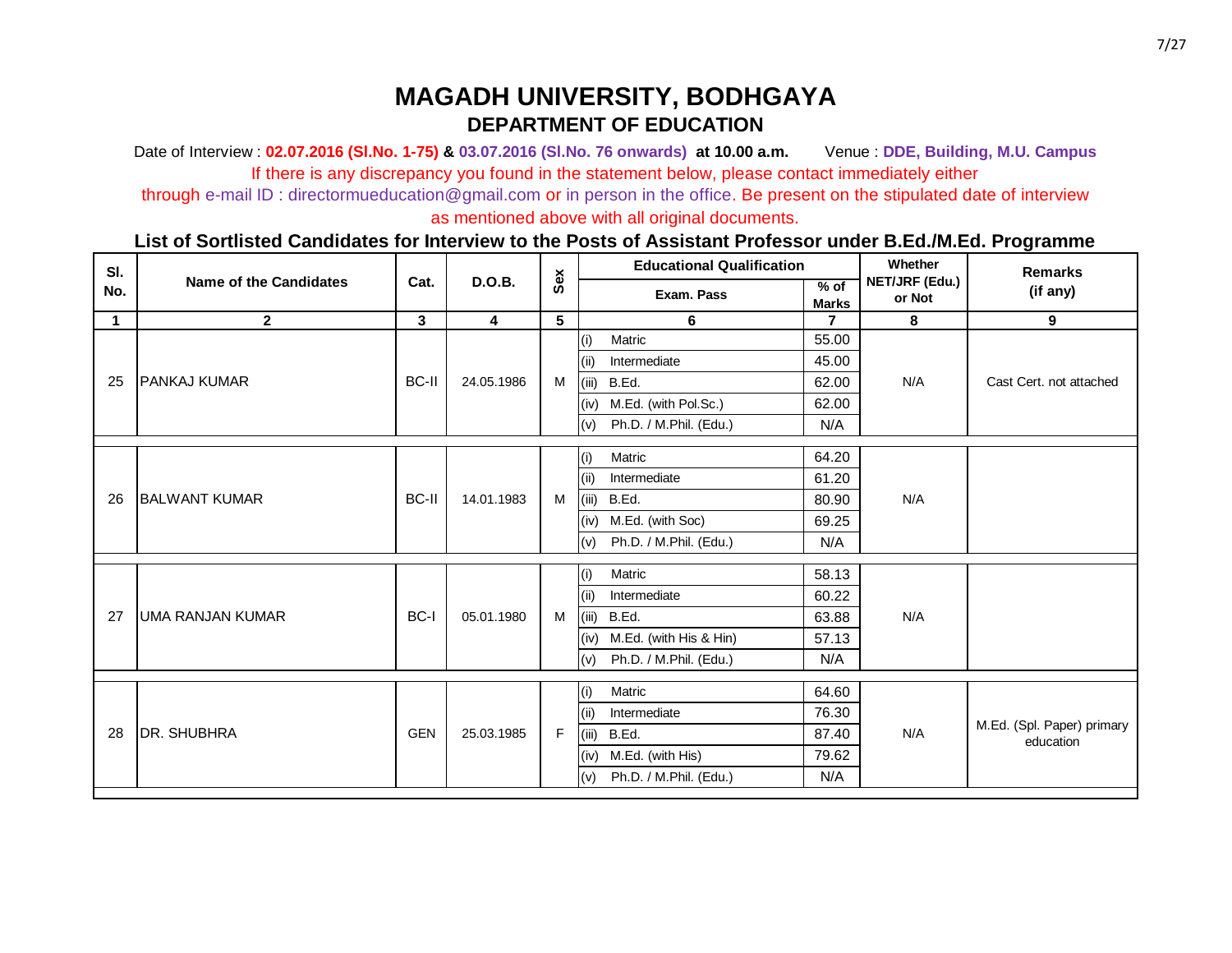Date of Interview : **02.07.2016 (Sl.No. 1-75) & 03.07.2016 (Sl.No. 76 onwards) at 10.00 a.m.** Venue : **DDE, Building, M.U. Campus** If there is any discrepancy you found in the statement below, please contact immediately either

through e-mail ID : directormueducation@gmail.com or in person in the office. Be present on the stipulated date of interview

as mentioned above with all original documents.

| SI.         |                                      |              |                         |     |       | <b>Educational Qualification</b> |                        | Whether                  | <b>Remarks</b>                                             |
|-------------|--------------------------------------|--------------|-------------------------|-----|-------|----------------------------------|------------------------|--------------------------|------------------------------------------------------------|
| No.         | <b>Name of the Candidates</b>        | Cat.         | D.O.B.                  | Sex |       | Exam. Pass                       | $%$ of<br><b>Marks</b> | NET/JRF (Edu.)<br>or Not | (if any)                                                   |
| $\mathbf 1$ | $\overline{2}$                       | $\mathbf{3}$ | $\overline{\mathbf{4}}$ | 5   |       | 6                                |                        | 8                        | $\boldsymbol{9}$                                           |
|             |                                      |              |                         |     | (i)   | Matric                           | 64.00                  |                          |                                                            |
|             |                                      |              |                         |     | (ii)  | Intermediate                     | 47.00                  |                          | Matric & Intermediate marks                                |
|             |                                      |              |                         |     | (iii) | B.Ed.                            | 58.72                  |                          | not attached                                               |
| 29          | <b>DR. NARENDRA PANDEY</b>           | <b>GEN</b>   | 01.02.1964              | M   | (iv)  | M.Ed. (with Chem.)               | 64.85                  | N/A                      |                                                            |
|             |                                      |              |                         |     | (v)   | Ph.D. / M.Phil. (Edu.)           |                        |                          | Ph.D. (Edu.) from Mangalayatan<br>Unv. Aligarh (Feb. 2015) |
|             |                                      |              |                         |     | (i)   | Matric                           | 76.44                  |                          |                                                            |
|             |                                      |              |                         |     | (ii)  | Intermediate                     | 57.00                  |                          |                                                            |
| 30          | <b>IDR. RANI NEENA PRIYADARSHINI</b> | <b>GEN</b>   | 10.10.1979              | F   | (iii) | B.Ed.                            | 67.00                  | N/A                      |                                                            |
|             |                                      |              |                         |     | (iv)  | M.Ed. (with Comm.)               | 88.52                  |                          |                                                            |
|             |                                      |              |                         |     | (v)   | Ph.D. / M.Phil. (Edu.)           | N/A                    |                          |                                                            |
|             |                                      |              |                         |     | (i)   | Matric                           | 61.00                  |                          |                                                            |
|             |                                      |              |                         |     | (ii)  | Intermediate                     | 56.00                  |                          |                                                            |
| 31          | <b>SANGITA KUMARI</b>                | SC           | 22.12.1983              | F   | (iii) | B.Ed.                            | 71.00                  | N/A                      |                                                            |
|             |                                      |              |                         |     | (iv)  | M.Ed. (with Hin. 53.56%)         | 71.00                  |                          |                                                            |
|             |                                      |              |                         |     | (v)   | Ph.D. / M.Phil. (Edu.)           | N/A                    |                          |                                                            |
|             |                                      |              |                         |     | (i)   | Matric                           | 65.86                  |                          |                                                            |
|             |                                      |              |                         |     | (iii) | Intermediate                     | 67.22                  |                          |                                                            |
| 32          | <b>DR. VIJAY SHANKAR VIKRAM</b>      | BC-II        | 17.08.1981              | M   | (iii) | B.Ed.                            | 65.17                  | <b>NET</b><br>Dec, 2015  |                                                            |
|             |                                      |              |                         |     | (iv)  | M.A. in Edu. (with Pol.Sc)       | 80.12                  |                          |                                                            |
|             |                                      |              |                         |     | (v)   | Ph.D. / M.Phil. (Edu.)           | N/A                    |                          |                                                            |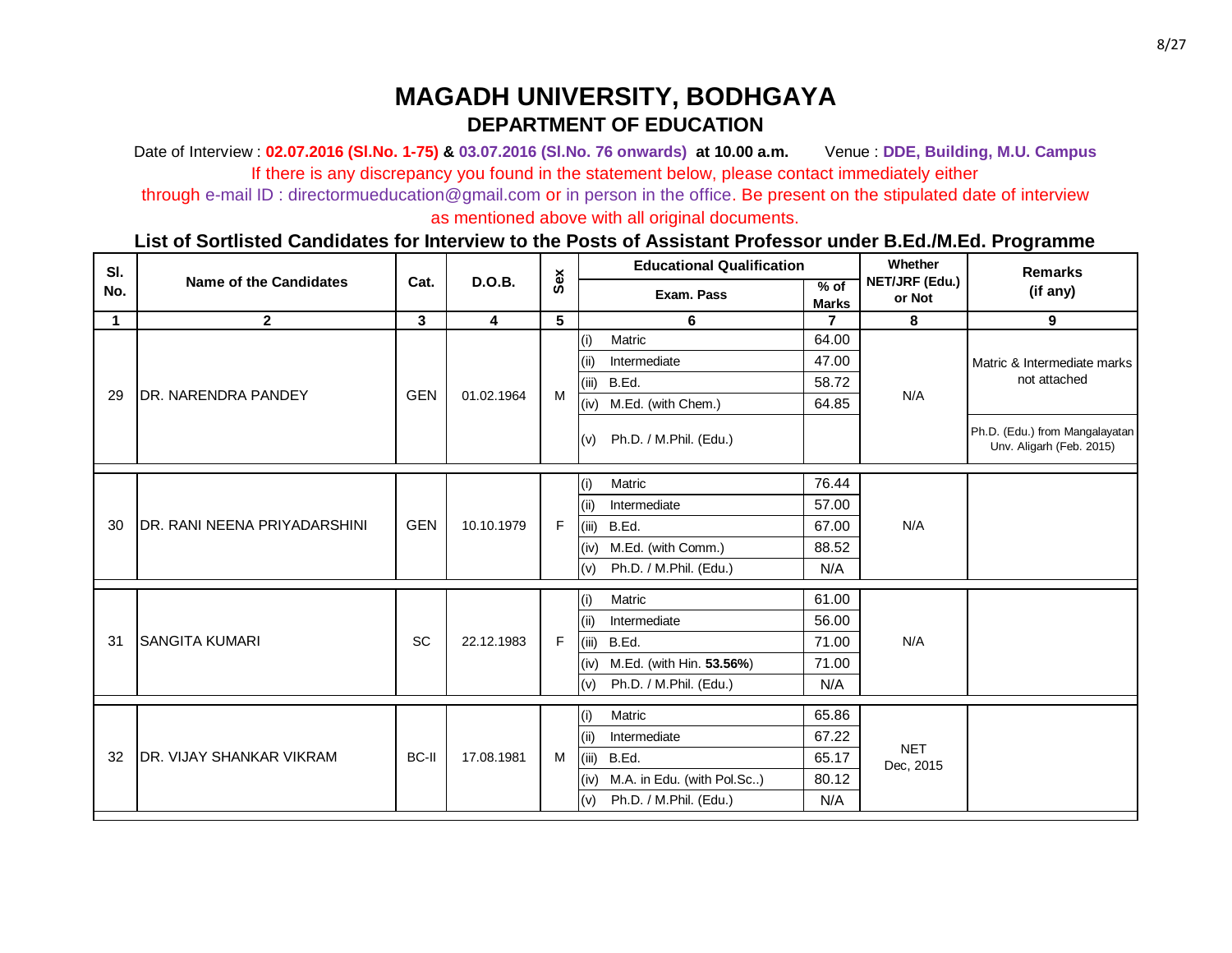Date of Interview : **02.07.2016 (Sl.No. 1-75) & 03.07.2016 (Sl.No. 76 onwards) at 10.00 a.m.** Venue : **DDE, Building, M.U. Campus** If there is any discrepancy you found in the statement below, please contact immediately either

through e-mail ID : directormueducation@gmail.com or in person in the office. Be present on the stipulated date of interview

as mentioned above with all original documents.

| SI.         |                               |                         |                         |     |       | <b>Educational Qualification</b> |                      | Whether                  | <b>Remarks</b>           |  |
|-------------|-------------------------------|-------------------------|-------------------------|-----|-------|----------------------------------|----------------------|--------------------------|--------------------------|--|
| No.         | <b>Name of the Candidates</b> | Cat.                    | <b>D.O.B.</b>           | Sex |       | Exam. Pass                       | % of<br><b>Marks</b> | NET/JRF (Edu.)<br>or Not | (if any)                 |  |
| $\mathbf 1$ | $\mathbf{2}$                  | $\overline{\mathbf{3}}$ | $\overline{\mathbf{4}}$ | 5   |       | 6                                | $\overline{7}$       | 8                        | 9                        |  |
|             |                               |                         |                         |     | (i)   | Matric                           | 62.00                |                          |                          |  |
|             |                               |                         |                         |     | (ii)  | Intermediate                     | 53.67                |                          |                          |  |
| 33          | MANGAL PRASAD YADAV           | <b>BC-II</b>            | 20.11.1974              | M   | (iii) | B.Ed.                            | 72.00                | <b>NET</b><br>Dec, 2014  |                          |  |
|             |                               |                         |                         |     | (iv)  | M.A. in Edu.                     | 55.56                |                          |                          |  |
|             |                               |                         |                         |     | (v)   | Ph.D. / M.Phil. (Edu.)           | N/A                  |                          |                          |  |
|             |                               |                         |                         |     | (i)   | Matric                           | 61.85                |                          |                          |  |
|             |                               |                         |                         | M   | (i)   | Intermediate                     | 52.77                |                          |                          |  |
| 34          | <b>AMARENDRA KUMAR</b>        | <b>BC-II</b>            | 13.01.1988              |     | (iii) | B.Ed.                            | 76.00                | N/A                      | cast. Cert. not attached |  |
|             |                               |                         |                         |     | (iv)  | M.Ed. (with Phy.)                | 80.57                |                          |                          |  |
|             |                               |                         |                         |     | (v)   | Ph.D. / M.Phil. (Edu.)           | N/A                  |                          |                          |  |
|             |                               |                         |                         |     |       | (i)                              | Matric               | 57.57                    |                          |  |
|             |                               |                         |                         |     | (i)   | Intermediate                     | 46.22                |                          |                          |  |
| 35          | KAMRAN HASAN                  | BC-I                    | 26.02.1987              | M   | (iii) | B.Ed.                            | 82.50                | <b>NET</b><br>Dec, 2014  |                          |  |
|             |                               |                         |                         |     | (iv)  | M.Ed. (with Com.)                | 69.00                |                          |                          |  |
|             |                               |                         |                         |     | (v)   | Ph.D. / M.Phil. (Edu.)           | N/A                  |                          |                          |  |
|             |                               |                         |                         |     | (i)   | Matric                           | 73.44                |                          |                          |  |
|             |                               |                         |                         |     | (i)   | Intermediate                     | 62.00                |                          |                          |  |
| 36          | <b>AMRENDRA KUMAR SINHA</b>   | BC-I                    | 21.05.1975              | M   | (iii) | B.Ed.                            | 68.00                | <b>NET</b><br>Dec, 2013  | 2 Applications           |  |
|             |                               |                         |                         |     | (iv)  | M.Ed. (with Math, Psy, Eng.)     | 72.86                |                          |                          |  |
|             |                               |                         |                         |     | (v)   | Ph.D. / M.Phil. (Edu.)           | N/A                  |                          |                          |  |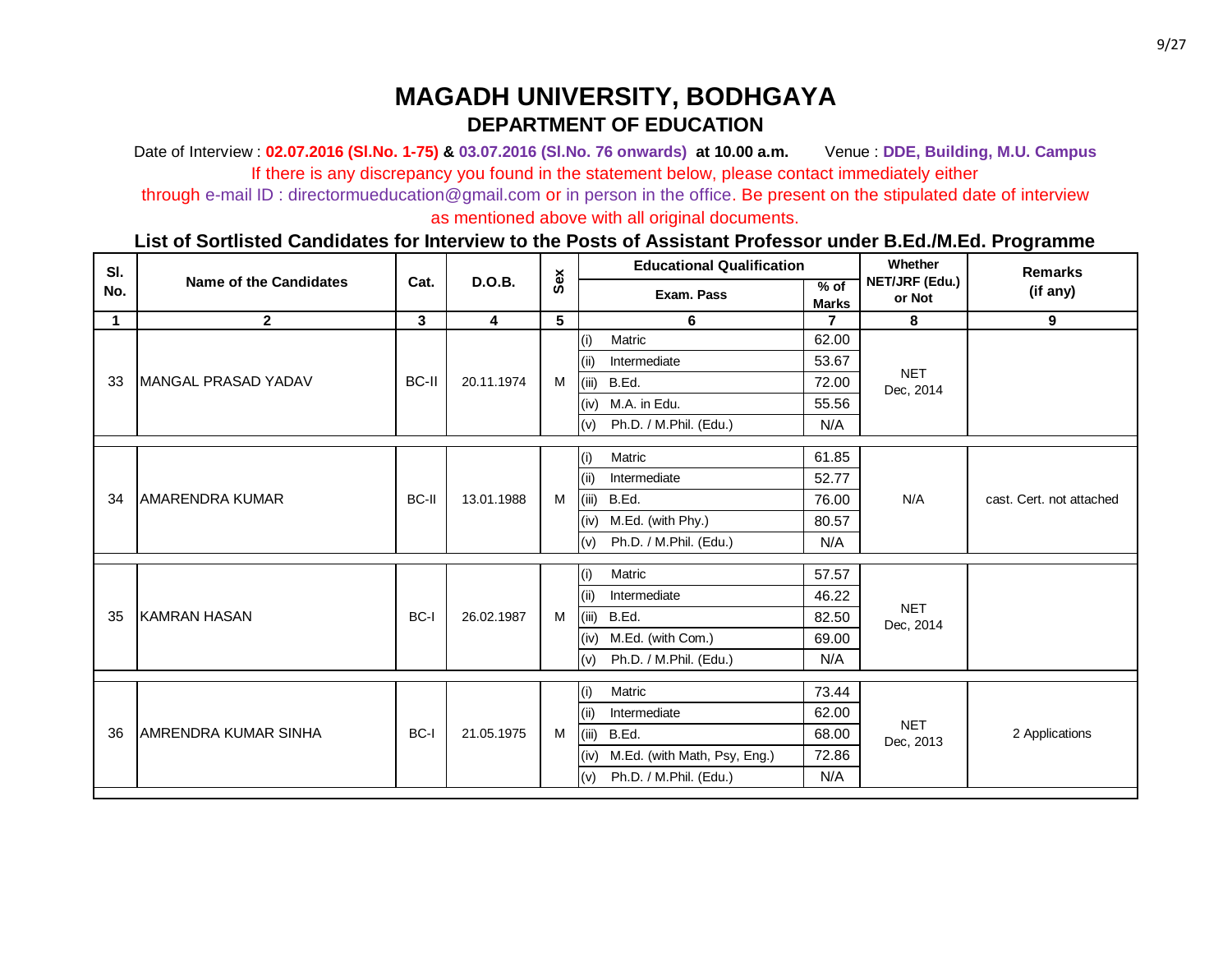Date of Interview : **02.07.2016 (Sl.No. 1-75) & 03.07.2016 (Sl.No. 76 onwards) at 10.00 a.m.** Venue : **DDE, Building, M.U. Campus** If there is any discrepancy you found in the statement below, please contact immediately either

through e-mail ID : directormueducation@gmail.com or in person in the office. Be present on the stipulated date of interview

as mentioned above with all original documents.

| SI.         |                               |              |                         |     |       | <b>Educational Qualification</b>       |                        | Whether                  | <b>Remarks</b> |
|-------------|-------------------------------|--------------|-------------------------|-----|-------|----------------------------------------|------------------------|--------------------------|----------------|
| No.         | <b>Name of the Candidates</b> | Cat.         | <b>D.O.B.</b>           | Sex |       | Exam. Pass                             | $%$ of<br><b>Marks</b> | NET/JRF (Edu.)<br>or Not | (if any)       |
| $\mathbf 1$ | $\mathbf{2}$                  | $\mathbf{3}$ | $\overline{\mathbf{4}}$ | 5   |       | 6                                      | $\overline{7}$         | 8                        | 9              |
|             |                               |              |                         |     | (i)   | Matric                                 | 50.00                  |                          |                |
|             |                               |              |                         |     | (ii)  | Intermediate                           | 58.00                  |                          |                |
| 37          | <b>IRITESH KUMAR SINGH</b>    | <b>GEN</b>   | 14.09.1990              | M   | (iii) | B.P.Ed.                                | 80.00                  | N/A                      |                |
|             |                               |              |                         |     | (iv)  | M.P.Ed.                                | 75.00                  |                          |                |
|             |                               |              |                         |     | (v)   | Ph.D. / M.Phil. (Edu.)                 | N/A                    |                          |                |
|             |                               |              |                         |     | (i)   | Matric                                 | 60.11                  |                          |                |
|             |                               |              |                         |     | (ii)  | Intermediate                           | 53.70                  |                          |                |
| 38          | <b>IRAMASHANKAR PRASAD</b>    | BC-I         | 05.10.1967              | M   | (iii) | B.Ed.                                  | 65.15                  | <b>NET</b>               |                |
|             |                               |              |                         |     | (iv)  | M.Ed. (with Phy.)                      | 59.00                  | June, 2015               |                |
|             |                               |              |                         |     | (v)   | Ph.D. / M.Phil. (Edu.)                 | N/A                    |                          |                |
|             |                               |              |                         |     |       |                                        | 57.00                  |                          |                |
|             |                               |              |                         |     | (i)   | Matric                                 |                        |                          |                |
|             |                               |              |                         |     | (ii)  | Intermediate                           | 57.20                  | <b>NET</b>               |                |
| 39          | <b>SHISHIR KUMAR YADAV</b>    | <b>GEN</b>   | 02.07.1976              | M   | (iii) | B.Ed.                                  | 59.90                  | Dec, 2014                |                |
|             |                               |              |                         |     |       | (iv) M.Ed. (with Pol.Sc., AI&AS., Hin) | 62.00                  |                          |                |
|             |                               |              |                         |     | (v)   | Ph.D. / M.Phil. (Edu.)                 | N/A                    |                          |                |
|             |                               |              |                         |     | (i)   | Matric                                 | 51.14                  |                          |                |
|             |                               |              |                         |     | (ii)  | Intermediate                           | 58.89                  |                          |                |
| 40          | <b>RAKHI KUMARI</b>           | <b>GEN</b>   | 17.11.1983              | F   | (iii) | B.Ed.                                  | 70.10                  | N/A                      |                |
|             |                               |              |                         |     |       | (iv) M.Ed. (with Psy)                  | 70.43                  |                          |                |
|             |                               |              |                         |     | (v)   | Ph.D. / M.Phil. (Edu.)                 | N/A                    |                          |                |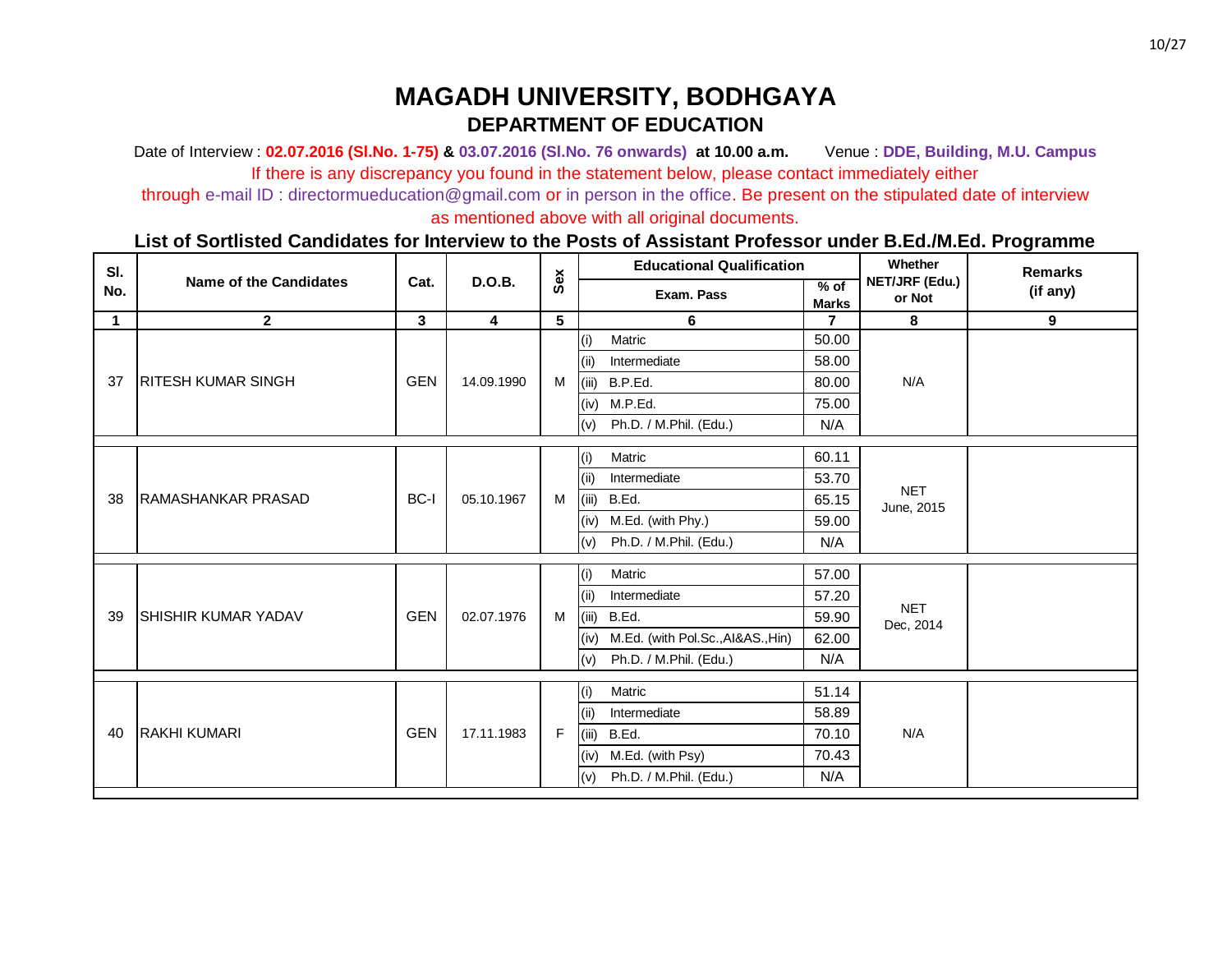Date of Interview : **02.07.2016 (Sl.No. 1-75) & 03.07.2016 (Sl.No. 76 onwards) at 10.00 a.m.** Venue : **DDE, Building, M.U. Campus** If there is any discrepancy you found in the statement below, please contact immediately either

through e-mail ID : directormueducation@gmail.com or in person in the office. Be present on the stipulated date of interview

as mentioned above with all original documents.

| SI.         |                               |            |                         |     |       | <b>Educational Qualification</b> |                        | Whether                  | <b>Remarks</b>           |  |
|-------------|-------------------------------|------------|-------------------------|-----|-------|----------------------------------|------------------------|--------------------------|--------------------------|--|
| No.         | <b>Name of the Candidates</b> | Cat.       | <b>D.O.B.</b>           | Sex |       | Exam. Pass                       | $%$ of<br><b>Marks</b> | NET/JRF (Edu.)<br>or Not | (if any)                 |  |
| $\mathbf 1$ | $\mathbf{2}$                  | 3          | $\overline{\mathbf{4}}$ | 5   |       | 6                                | $\mathbf{7}$           | 8                        | 9                        |  |
|             |                               |            |                         |     | (i)   | Matric                           | 52.28                  |                          |                          |  |
|             |                               |            |                         |     | (ii)  | Intermediate                     | 66.33                  |                          |                          |  |
| 41          | <b>PINKI KUMARI</b>           | BC-I       | 12.01.1984              | F   | (iii) | B.Ed.                            | 76.71                  | N/A                      | cast. Cert. not attached |  |
|             |                               |            |                         |     | (iv)  | M.Ed. (with Eng.)                | 62.52                  |                          |                          |  |
|             |                               |            |                         |     | (v)   | Ph.D. / M.Phil. (Edu.)           | N/A                    |                          |                          |  |
|             |                               |            |                         |     | (i)   | Matric                           | 54.66                  |                          |                          |  |
|             |                               |            |                         | M   | (i)   | Intermediate                     | 51.20                  |                          |                          |  |
| 42          | <b>IKUSUMKAR CHAUHAN</b>      | <b>GEN</b> | 05.07.1984              |     | (iii) | B.Ed.                            | 69.90                  | NET - JRF<br>Dec, 2013   |                          |  |
|             |                               |            |                         |     | (iv)  | M.Ed. (with Pol.Sc.)             | 69.90                  |                          |                          |  |
|             |                               |            |                         |     | (v)   | Ph.D. / M.Phil. (Edu.)           | N/A                    |                          |                          |  |
|             |                               |            |                         |     |       | (i)                              | Matric                 | 56.00                    |                          |  |
|             |                               |            |                         |     | (i)   | Intermediate                     | 60.44                  |                          |                          |  |
| 43          | <b>SANTOSH KUMAR YADAV</b>    | BC-II      | 05.12.1989              | M   |       | (iii) B.Ed.                      | 84.04                  | N/A                      |                          |  |
|             |                               |            |                         |     | (iv)  | M.Ed. (with Com.)                | 67.75                  |                          |                          |  |
|             |                               |            |                         |     | (v)   | Ph.D. / M.Phil. (Edu.)           | N/A                    |                          |                          |  |
|             |                               |            |                         |     | (i)   | Matric (Maulvi)                  | 52.57                  |                          |                          |  |
|             |                               |            |                         |     | (i)   | Intermediate (Alim)              | 56.42                  |                          |                          |  |
| 44          | MOHAMMAD MOHAFIZ HUSSAIN      | <b>GEN</b> | 08.08.1986              | M   | (iii) | B.Ed.                            | 72.64                  | <b>NET</b>               |                          |  |
|             |                               |            |                         |     | (iv)  | M.Ed. (with Pol.Sc.)             | 81.40                  | Dec, 2012                |                          |  |
|             |                               |            |                         |     | (v)   | Ph.D. / M.Phil. (Edu.)           | N/A                    |                          |                          |  |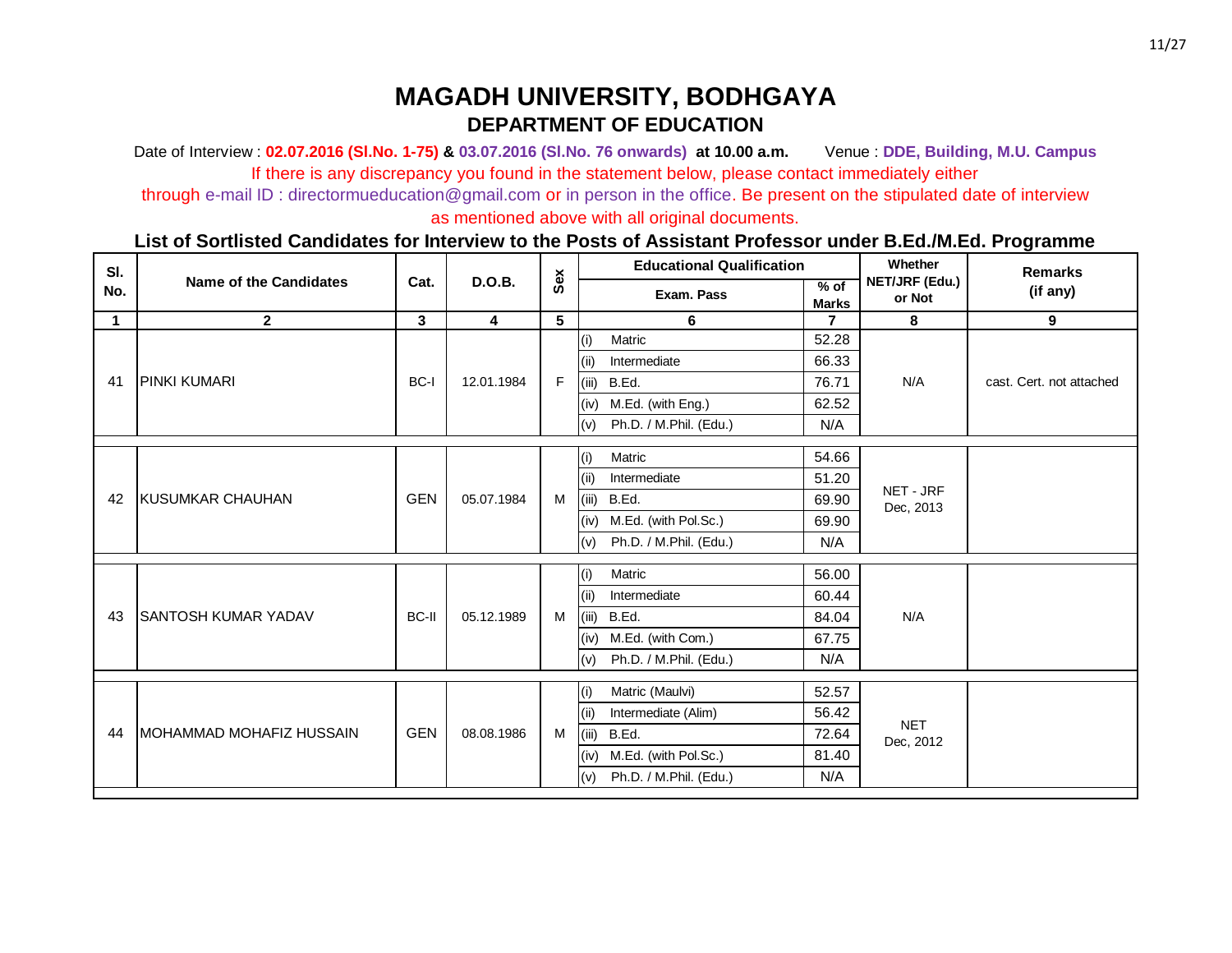Date of Interview : **02.07.2016 (Sl.No. 1-75) & 03.07.2016 (Sl.No. 76 onwards) at 10.00 a.m.** Venue : **DDE, Building, M.U. Campus** If there is any discrepancy you found in the statement below, please contact immediately either

through e-mail ID : directormueducation@gmail.com or in person in the office. Be present on the stipulated date of interview

as mentioned above with all original documents.

| SI.         |                               |            |                         |     |       | <b>Educational Qualification</b> |                        | Whether                  | <b>Remarks</b>                    |  |
|-------------|-------------------------------|------------|-------------------------|-----|-------|----------------------------------|------------------------|--------------------------|-----------------------------------|--|
| No.         | <b>Name of the Candidates</b> | Cat.       | <b>D.O.B.</b>           | Sex |       | Exam. Pass                       | $%$ of<br><b>Marks</b> | NET/JRF (Edu.)<br>or Not | (if any)                          |  |
| $\mathbf 1$ | $\mathbf{2}$                  | 3          | $\overline{\mathbf{4}}$ | 5   |       | 6                                | $\overline{7}$         | 8                        | $9^{\circ}$                       |  |
|             |                               |            |                         |     | (i)   | Matric                           | 77.33                  |                          |                                   |  |
|             |                               |            |                         |     | (ii)  | Intermediate                     | 66.77                  |                          |                                   |  |
| 45          | MD. SADRE ALAM                | <b>GEN</b> | 12.04.1990              | M   | (iii) | B.Ed.                            | 81.60                  | N/A                      |                                   |  |
|             |                               |            |                         |     | (iv)  | M.Ed. (with Urdu)                | 76.10                  |                          |                                   |  |
|             |                               |            |                         |     | (v)   | Ph.D. / M.Phil. (Edu.)           | N/A                    |                          |                                   |  |
|             |                               |            |                         |     | (i)   | Matric                           | 60.60                  |                          |                                   |  |
|             |                               |            |                         |     | (ii)  | Intermediate                     | 51.10                  |                          |                                   |  |
| 46          | <b>LEENA DAVID</b>            | <b>GEN</b> | 16.10.1980              | F   | (iii) | B.Ed.                            | 68.20                  | N/A                      | M.Ed. Marks sheet not<br>attached |  |
|             |                               |            |                         |     | (iv)  | M.Ed. (with Math & Psy)          |                        |                          |                                   |  |
|             |                               |            |                         |     | (v)   | Ph.D. / M.Phil. (Edu.)           | N/A                    |                          |                                   |  |
|             |                               |            |                         |     | (i)   | Matric                           | 65.00                  |                          |                                   |  |
|             |                               |            |                         |     | (i)   | Intermediate                     | 61.44                  |                          |                                   |  |
| 47          | <b>ANIL KUMAR SINGH</b>       | <b>GEN</b> | 29.08.1971              | M   |       | (iii) B.Ed.                      | 71.25                  | N/A                      |                                   |  |
|             |                               |            |                         |     |       | (iv)                             | M.A. in Edu.           | 64.75                    |                                   |  |
|             |                               |            |                         |     | (v)   | Ph.D. / M.Phil. (Edu.)           | N/A                    |                          |                                   |  |
|             |                               |            |                         |     | (i)   | Matric                           | 66.00                  |                          |                                   |  |
|             |                               |            |                         |     | (i)   | Intermediate                     | 47.00                  |                          |                                   |  |
| 48          | PRASHANT                      | <b>GEN</b> | 10.10.1988              | M   | (iii) | B.Ed.                            | 81.70                  | N/A                      |                                   |  |
|             |                               |            |                         |     | (iv)  | M.Ed. (with Math)                | 63.00                  |                          |                                   |  |
|             |                               |            |                         |     | (v)   | Ph.D. / M.Phil. (Edu.)           | N/A                    |                          |                                   |  |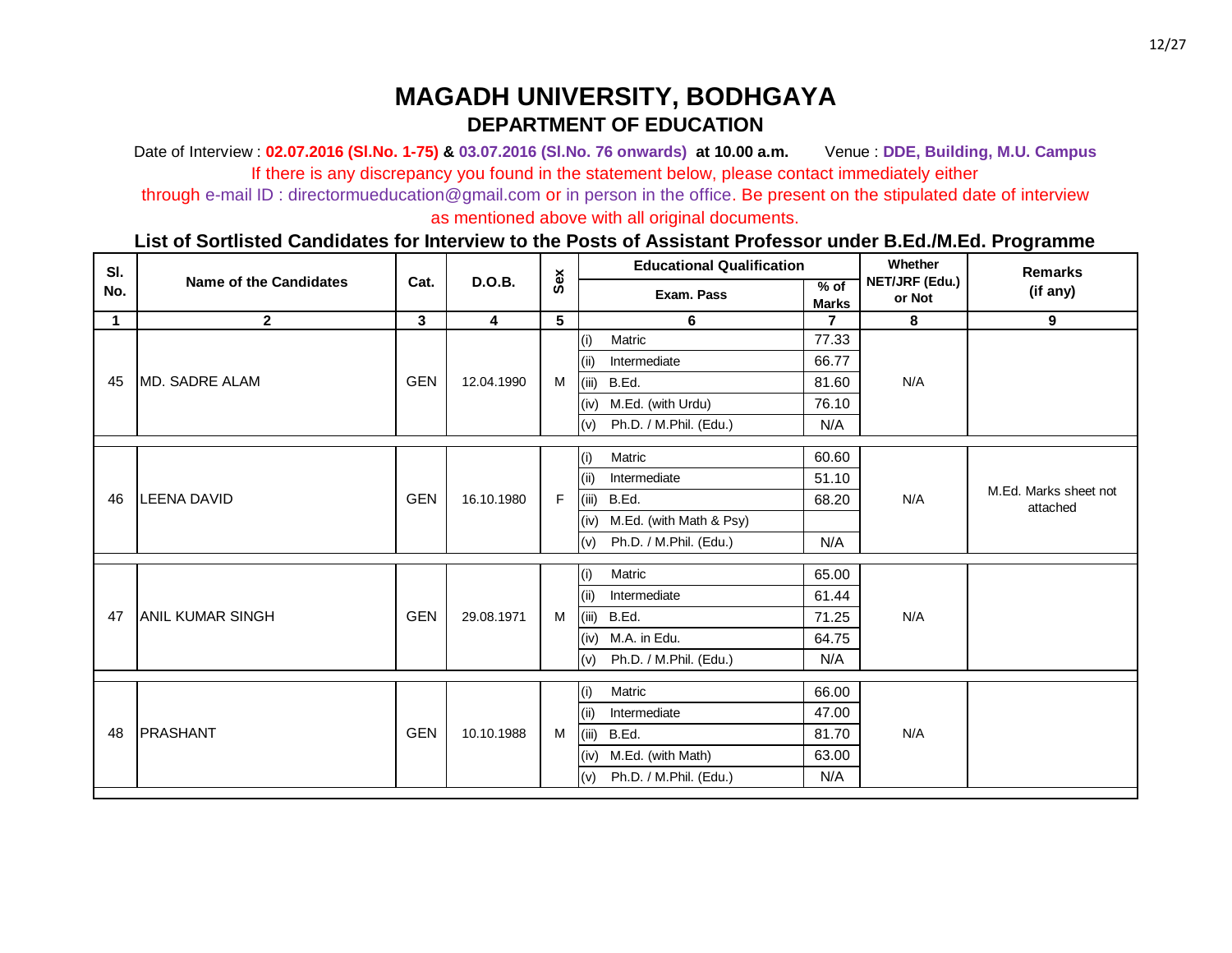Date of Interview : **02.07.2016 (Sl.No. 1-75) & 03.07.2016 (Sl.No. 76 onwards) at 10.00 a.m.** Venue : **DDE, Building, M.U. Campus** If there is any discrepancy you found in the statement below, please contact immediately either

through e-mail ID : directormueducation@gmail.com or in person in the office. Be present on the stipulated date of interview

as mentioned above with all original documents.

| SI.         |                               |                         |                         |   | <b>Educational Qualification</b><br>Sex |                             | Whether                | <b>Remarks</b>           |                                                |
|-------------|-------------------------------|-------------------------|-------------------------|---|-----------------------------------------|-----------------------------|------------------------|--------------------------|------------------------------------------------|
| No.         | <b>Name of the Candidates</b> | Cat.                    | <b>D.O.B.</b>           |   |                                         | Exam. Pass                  | $%$ of<br><b>Marks</b> | NET/JRF (Edu.)<br>or Not | (if any)                                       |
| $\mathbf 1$ | $\mathbf{2}$                  | $\overline{\mathbf{3}}$ | $\overline{\mathbf{4}}$ | 5 |                                         | 6                           | 7                      | 8                        | 9                                              |
|             |                               |                         |                         |   | (i)                                     | Matric                      | 66.22                  |                          |                                                |
|             |                               |                         |                         |   | (ii)                                    | Intermediate                | 51.11                  |                          |                                                |
| 49          | MD. OSAMA                     | <b>GEN</b>              | 26.12.1978              | M | (iii)                                   | B.Ed.                       | 69.42                  | <b>NET</b><br>Dec, 2014  |                                                |
|             |                               |                         |                         |   | (iv)                                    | M.Ed. (with Phy)            | 68.10                  |                          |                                                |
|             |                               |                         |                         |   | (v)                                     | Ph.D. / M.Phil. (Edu.)      | N/A                    |                          |                                                |
|             |                               |                         |                         |   | (i)                                     | Matric                      | 52.66                  |                          |                                                |
|             |                               |                         |                         |   | (i)                                     | Intermediate                | 43.20                  |                          |                                                |
| 50          | <b>SANTOSH KUMAR</b>          | <b>GEN</b>              | 23.04.1982              | M | (iii)                                   | B.Ed.                       | 72.50                  | <b>NET</b><br>Dec, 2015  | M.Phil. From Bundelkhand<br>Univ. Jhasi (2015) |
|             |                               |                         |                         |   | (iv)                                    | M.Ed. (with Soc. & Pol.Sc.) | 60.14                  |                          |                                                |
|             |                               |                         |                         |   | (v)                                     | Ph.D. / M.Phil. (Edu.)      |                        |                          |                                                |
|             |                               |                         |                         |   | (i)                                     | Matric                      | 49.50                  |                          |                                                |
|             |                               |                         |                         |   | (i)                                     | Intermediate                | 49.60                  |                          |                                                |
| 51          | <b>GYAN PRAKASH TIWARI</b>    | <b>GEN</b>              | 25.02.1983              | M | (iii)                                   | B.Ed.                       | 72.20                  | <b>NET</b><br>Dec, 2013  |                                                |
|             |                               |                         |                         |   | (iv)                                    | M.Ed. (with Phy)            | 68.85                  |                          |                                                |
|             |                               |                         |                         |   | (v)                                     | Ph.D. / M.Phil. (Edu.)      | N/A                    |                          |                                                |
|             |                               |                         |                         |   | (i)                                     | Matric                      | 51.55                  |                          |                                                |
|             |                               |                         |                         |   | (i)                                     | Intermediate                | 58.33                  |                          |                                                |
| 52          | <b>DR. SUJIT KUMAR SINHA</b>  | BC-I                    | 26.01.1981              | M | (iii)                                   | B.Ed.                       | 76.60                  | N/A                      |                                                |
|             |                               |                         |                         |   | (iv)                                    | M.Ed. (with Zoo)            | 67.50                  |                          |                                                |
|             |                               |                         |                         |   | (v)                                     | Ph.D. / M.Phil. (Edu.)      | N/A                    |                          |                                                |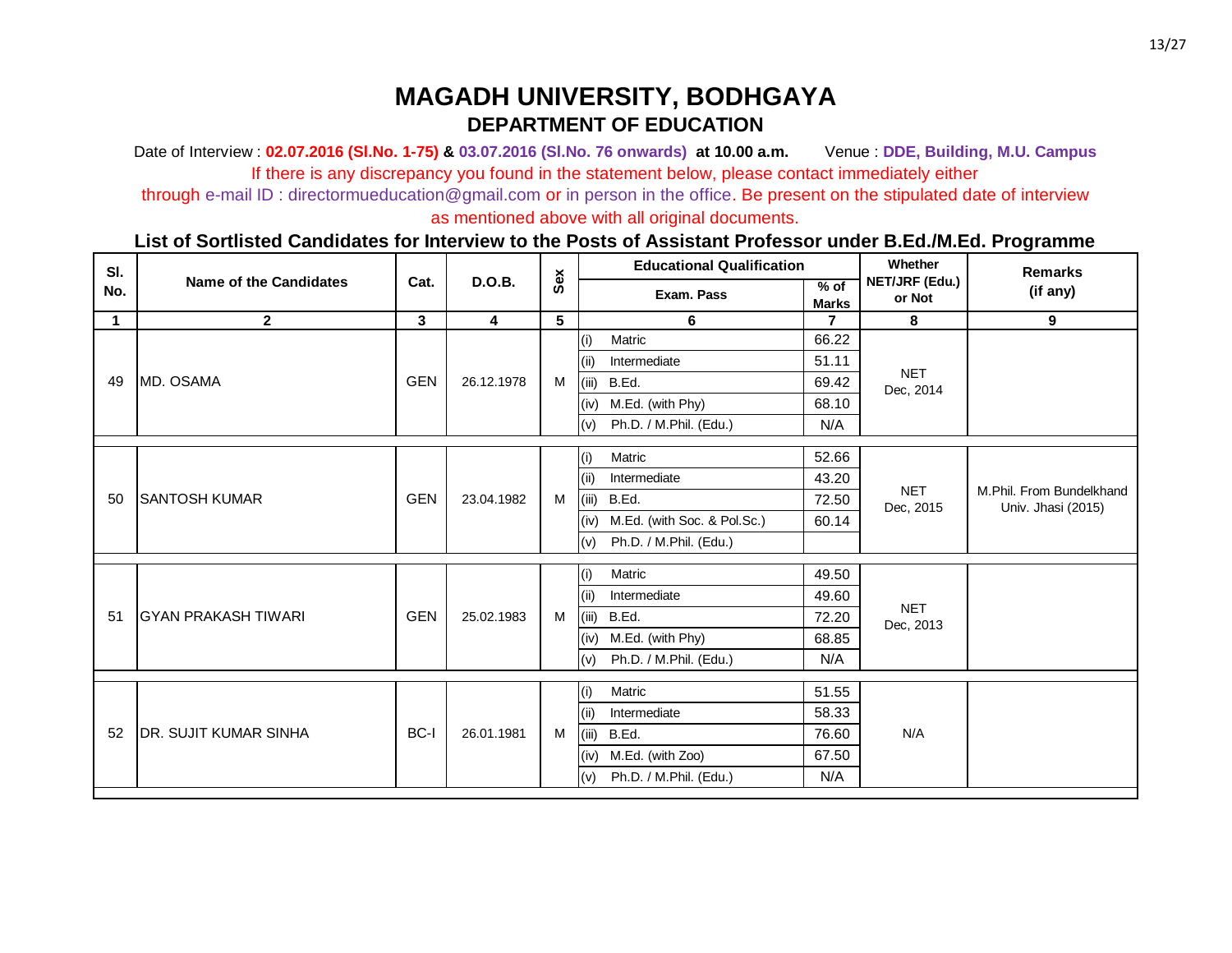Date of Interview : **02.07.2016 (Sl.No. 1-75) & 03.07.2016 (Sl.No. 76 onwards) at 10.00 a.m.** Venue : **DDE, Building, M.U. Campus** If there is any discrepancy you found in the statement below, please contact immediately either

through e-mail ID : directormueducation@gmail.com or in person in the office. Be present on the stipulated date of interview

as mentioned above with all original documents.

| SI.         |                               |              |                         |     |       | <b>Educational Qualification</b> |                        | Whether                  | <b>Remarks</b>              |
|-------------|-------------------------------|--------------|-------------------------|-----|-------|----------------------------------|------------------------|--------------------------|-----------------------------|
| No.         | <b>Name of the Candidates</b> | Cat.         | <b>D.O.B.</b>           | Sex |       | Exam. Pass                       | $%$ of<br><b>Marks</b> | NET/JRF (Edu.)<br>or Not | (if any)                    |
| $\mathbf 1$ | $\mathbf{2}$                  | $\mathbf{3}$ | $\overline{\mathbf{4}}$ | 5   |       | 6                                | $\overline{7}$         | 8                        | 9                           |
|             |                               |              |                         |     | (i)   | Matric                           | 56.71                  |                          |                             |
|             |                               |              |                         |     | (ii)  | Intermediate                     | 68.55                  |                          |                             |
| 53          | <b>DILIP KUMAR</b>            | BC-II        | 15.06.1982              | M   | (iii) | B.Ed.                            | 75.50                  | NET - JRF<br>June, 2012  |                             |
|             |                               |              |                         |     | (iv)  | M.Ed. (with Hist & Psy)          | 72.71                  |                          |                             |
|             |                               |              |                         |     | (v)   | Ph.D. / M.Phil. (Edu.)           | N/A                    |                          |                             |
|             |                               |              |                         |     | (i)   | Matric                           | 67.50                  |                          |                             |
|             |                               |              |                         |     | (ii)  | Intermediate                     | 64.56                  |                          |                             |
| 54          | <b>ANJU KUMARI</b>            | <b>GEN</b>   | 25.02.1985              | F   | (iii) | B.Ed.                            | 81.62                  | <b>NET</b><br>Dec, 2010  | M.Phil. Eiilm Univ., Sikkim |
|             |                               |              |                         |     | (iv)  | M.Ed. (with Zoo)                 | 71.00                  |                          |                             |
|             |                               |              |                         |     | (v)   | Ph.D. / M.Phil. (Edu.)           | N/A                    |                          |                             |
|             |                               |              |                         |     | (i)   | Matric                           | 55.43                  |                          |                             |
|             |                               |              |                         |     | (ii)  | Intermediate                     | 65.11                  |                          |                             |
| 55          | <b>NIKHAT PERWEEN</b>         | <b>GEN</b>   | 10.11.1984              | F   | (iii) | B.Ed.                            | 72.10                  | N/A                      |                             |
|             |                               |              |                         |     | (iv)  | M.A. in Edu.                     | 73.81                  |                          |                             |
|             |                               |              |                         |     | (v)   | Ph.D. / M.Phil. (Edu.)           | N/A                    |                          |                             |
|             |                               |              |                         |     | (i)   | Matric                           |                        |                          |                             |
|             |                               |              |                         |     | (ii)  | Intermediate                     | 55.00                  |                          |                             |
| 56          | <b>SARITA KUMARI</b>          | <b>GEN</b>   | 14.01.1980              | F   | (iii) | B.Ed.                            | 56.00                  | N/A                      | Matric Marks not attached   |
|             |                               |              |                         |     | (iv)  | M.Ed. (with Eco.)                | 68.00                  |                          |                             |
|             |                               |              |                         |     | (v)   | Ph.D. / M.Phil. (Edu.)           | N/A                    |                          |                             |
|             |                               |              |                         |     |       |                                  |                        |                          |                             |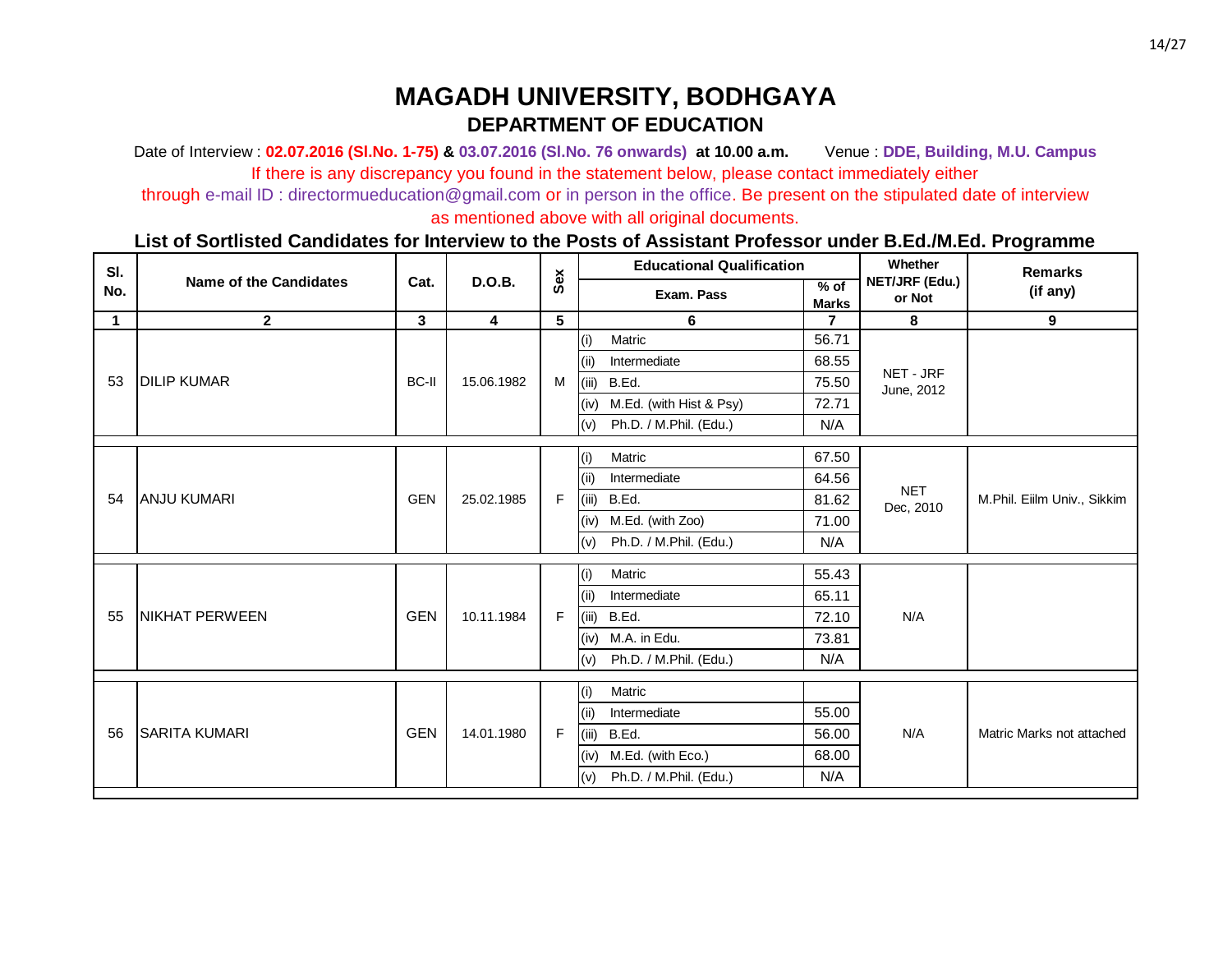Date of Interview : **02.07.2016 (Sl.No. 1-75) & 03.07.2016 (Sl.No. 76 onwards) at 10.00 a.m.** Venue : **DDE, Building, M.U. Campus** If there is any discrepancy you found in the statement below, please contact immediately either

through e-mail ID : directormueducation@gmail.com or in person in the office. Be present on the stipulated date of interview

as mentioned above with all original documents.

| SI.         |                               |              |                         |     |       | <b>Educational Qualification</b> |                           | Whether                   | <b>Remarks</b>            |                          |  |  |  |  |
|-------------|-------------------------------|--------------|-------------------------|-----|-------|----------------------------------|---------------------------|---------------------------|---------------------------|--------------------------|--|--|--|--|
| No.         | <b>Name of the Candidates</b> | Cat.         | <b>D.O.B.</b>           | Sex |       | Exam. Pass                       | $%$ of<br><b>Marks</b>    | NET/JRF (Edu.)<br>or Not  | (if any)                  |                          |  |  |  |  |
| $\mathbf 1$ | $\mathbf{2}$                  | 3            | $\overline{\mathbf{4}}$ | 5   |       | 6                                | $\overline{7}$            | 8                         | 9                         |                          |  |  |  |  |
|             |                               |              |                         |     | (i)   | Matric                           | 69.62                     |                           |                           |                          |  |  |  |  |
|             |                               |              |                         |     | (iii) | Intermediate                     | 61.66                     |                           |                           |                          |  |  |  |  |
| 57          | <b>DR. KUMAR UPNISHAD</b>     | <b>BC-II</b> | 25.02.1981              | M   | (iii) | B.Ed. (Spl.)                     | 71.16                     | <b>NET</b><br>2012 & 2013 |                           |                          |  |  |  |  |
|             |                               |              |                         |     | (iv)  | M.Ed. (Spl.) (with Zoo.)         | 65.25                     |                           |                           |                          |  |  |  |  |
|             |                               |              |                         |     | (v)   | Ph.D. / M.Phil. (Edu.)           | N/A                       |                           |                           |                          |  |  |  |  |
|             |                               |              |                         |     | (i)   | Matric                           | 69.00                     |                           |                           |                          |  |  |  |  |
|             |                               |              |                         |     | (ii)  | Intermediate                     | 66.00                     |                           |                           |                          |  |  |  |  |
| 58          | <b>DR. ABDUL WAHAB</b>        | <b>GEN</b>   | 01.07.1976              | M   | (iii) | B.Ed.                            | 72.00                     | <b>NET</b>                |                           |                          |  |  |  |  |
|             |                               |              |                         |     | (iv)  | M.Ed. (with Hist. & Urdu)        | 74.00                     | Dec, 2013                 |                           |                          |  |  |  |  |
|             |                               |              |                         |     | (v)   | Ph.D. / M.Phil. (Edu.)           | N/A                       |                           |                           |                          |  |  |  |  |
|             |                               |              |                         |     | (i)   | Matric                           |                           |                           |                           |                          |  |  |  |  |
|             |                               |              |                         |     | (ii)  | Intermediate                     |                           |                           |                           |                          |  |  |  |  |
| 59          | <b>IDR. MANJITA SAHAY</b>     | <b>GEN</b>   | 25.02.1970              | F   | (iii) | B.Ed.                            | 81.80                     | <b>NET</b>                | Matric & Inter marks not  |                          |  |  |  |  |
|             |                               |              |                         |     | (iv)  | M.Ed. (with Pol.Sc.)             | 74.00                     | June, 2013                | attached                  |                          |  |  |  |  |
|             |                               |              |                         |     |       |                                  |                           |                           |                           | (v)                      |  |  |  |  |
|             |                               |              |                         |     |       | Ph.D. / M.Phil. (Edu.)           | N/A                       |                           |                           |                          |  |  |  |  |
|             |                               |              |                         |     | (i)   | Matric                           | 48.00                     |                           |                           |                          |  |  |  |  |
|             |                               |              |                         |     | (ii)  | Intermediate                     | 54.00                     |                           | 2 Applications            |                          |  |  |  |  |
| 60          | <b>IDR. ASHOK KUMAR</b>       | <b>GEN</b>   | 01.01.1973              | M   | (iii) | B.Ed.                            | 57.00                     | N/A                       | Cert. issued by Registrar |                          |  |  |  |  |
|             |                               |              |                         |     |       | (iv)                             | M.Ed. (with Math. & Soc.) | 55.00                     |                           | regarding UGC Regulation |  |  |  |  |
|             |                               |              |                         |     | (v)   | Ph.D. / M.Phil. (Edu.)           |                           |                           | 2009 for Ph.D. (Edu.)     |                          |  |  |  |  |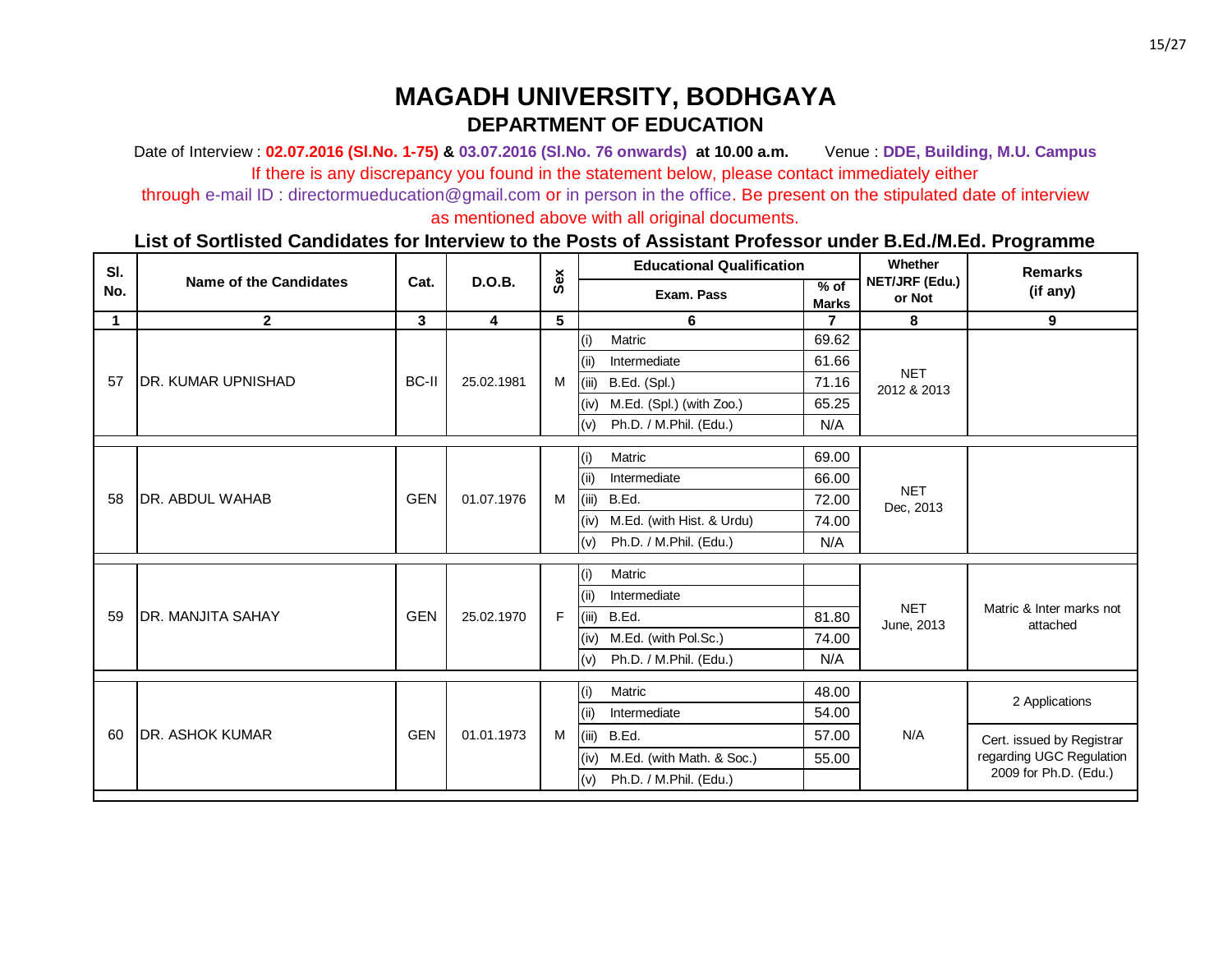Date of Interview : **02.07.2016 (Sl.No. 1-75) & 03.07.2016 (Sl.No. 76 onwards) at 10.00 a.m.** Venue : **DDE, Building, M.U. Campus** If there is any discrepancy you found in the statement below, please contact immediately either

through e-mail ID : directormueducation@gmail.com or in person in the office. Be present on the stipulated date of interview

as mentioned above with all original documents.

| SI.         |                               |                         |                         |   | Sex   | <b>Educational Qualification</b> |                        | Whether                  | <b>Remarks</b>                       |
|-------------|-------------------------------|-------------------------|-------------------------|---|-------|----------------------------------|------------------------|--------------------------|--------------------------------------|
| No.         | <b>Name of the Candidates</b> | Cat.                    | <b>D.O.B.</b>           |   |       | Exam. Pass                       | $%$ of<br><b>Marks</b> | NET/JRF (Edu.)<br>or Not | (if any)                             |
| $\mathbf 1$ | $\mathbf{2}$                  | $\overline{\mathbf{3}}$ | $\overline{\mathbf{4}}$ | 5 |       | 6                                | $\overline{7}$         | 8                        | 9                                    |
|             |                               |                         |                         |   | (i)   | Matric                           | 61.00                  |                          |                                      |
|             |                               |                         |                         |   | (ii)  | Intermediate                     | 57.60                  |                          |                                      |
| 61          | <b>MEERA PAL</b>              | BC-I                    | 05.05.1976              | F | (iii) | B.Ed.                            | 75.90                  | N/A                      |                                      |
|             |                               |                         |                         |   | (iv)  | M.Ed. (with Hist.)               | 65.32                  |                          |                                      |
|             |                               |                         |                         |   | (v)   | Ph.D. / M.Phil. (Edu.)           | N/A                    |                          |                                      |
|             |                               |                         |                         |   | (i)   | Matric                           |                        |                          |                                      |
|             |                               |                         |                         |   | (ii)  | Intermediate                     |                        |                          |                                      |
| 62          | <b>SUJATA CHANDRA</b>         | <b>GEN</b>              | not                     | F | (iii) | B.Ed.                            | 76.70                  | <b>NET</b><br>Dec, 2006  | Matric & Inter marks not<br>attached |
|             |                               |                         | mentioned               |   | (iv)  | M.Ed. (with Hist.)               | 69.25                  |                          |                                      |
|             |                               |                         |                         |   | (v)   | Ph.D. / M.Phil. (Edu.)           | N/A                    |                          |                                      |
|             |                               |                         |                         |   | (i)   | Matric                           | 62.00                  |                          |                                      |
|             |                               |                         |                         |   | (i)   | Intermediate                     | 63.22                  |                          |                                      |
| 63          | DR. R.S. NAGMANI              | BC-I                    | 28.12.1979              | M | (iii) | B.Ed.                            | 70.00                  | N/A                      |                                      |
|             |                               |                         |                         |   | (iv)  | M.A. in Edu. (MBA)               | 76.00                  |                          |                                      |
|             |                               |                         |                         |   | (v)   | Ph.D. / M.Phil. (Edu.)           | N/A                    |                          |                                      |
|             |                               |                         |                         |   | (i)   | Matric                           | 58.00                  |                          |                                      |
|             |                               |                         |                         |   | (i)   | Intermediate                     | 53.80                  |                          |                                      |
| 64          | <b>SHWETA KUMARI</b>          | <b>GEN</b>              | 01.01.1985              | F | (iii) | B.Ed.                            | 78.50                  | N/A                      |                                      |
|             |                               |                         |                         |   | (iv)  | M.Ed. (with Hist.)               | 57.00                  |                          |                                      |
|             |                               |                         |                         |   | (v)   | Ph.D. / M.Phil. (Edu.)           | N/A                    |                          |                                      |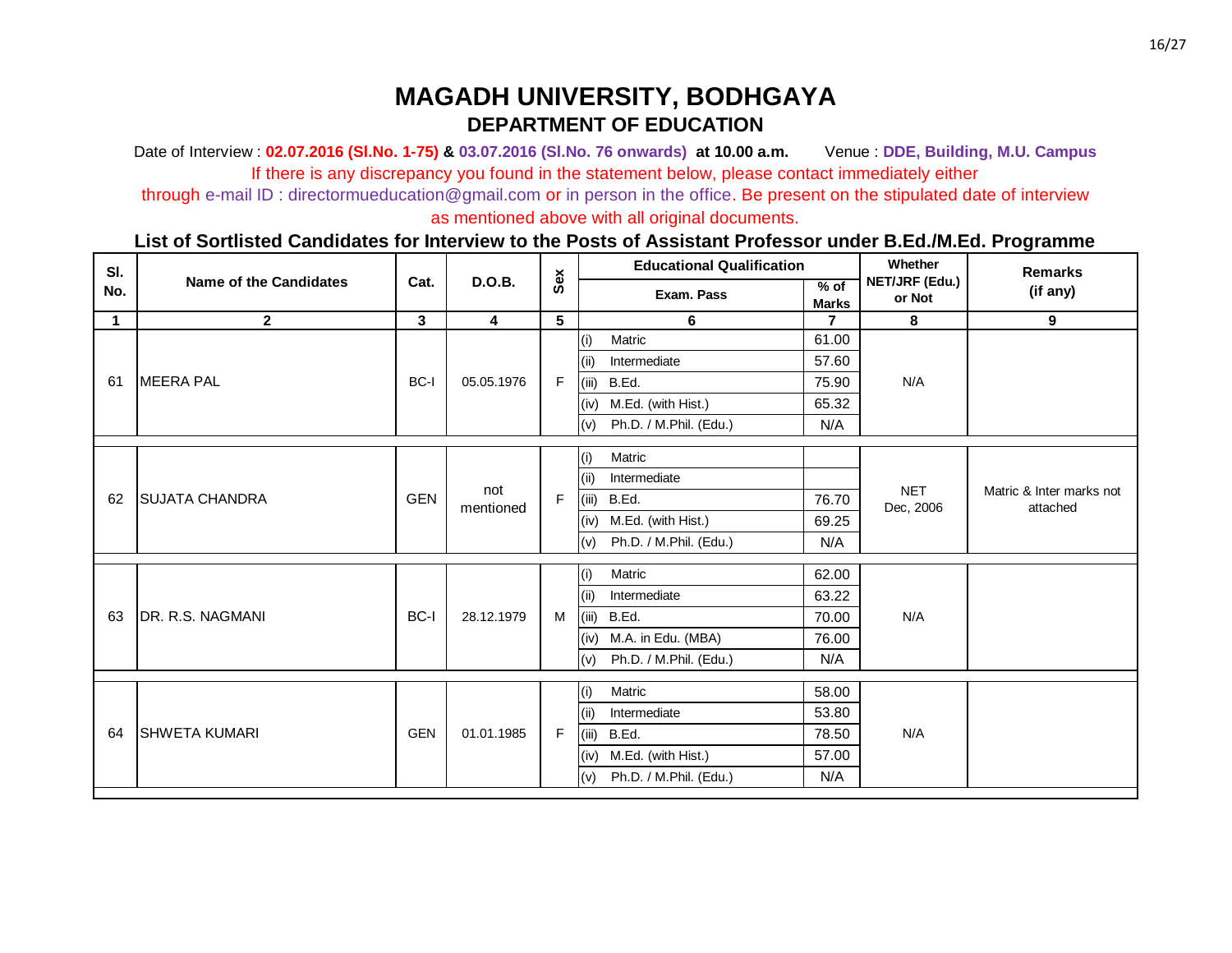Date of Interview : **02.07.2016 (Sl.No. 1-75) & 03.07.2016 (Sl.No. 76 onwards) at 10.00 a.m.** Venue : **DDE, Building, M.U. Campus** If there is any discrepancy you found in the statement below, please contact immediately either

through e-mail ID : directormueducation@gmail.com or in person in the office. Be present on the stipulated date of interview

as mentioned above with all original documents.

| SI.         |                               |              |                         | <b>Educational Qualification</b><br>Sex |       | Whether                     | <b>Remarks</b>         |                          |                |
|-------------|-------------------------------|--------------|-------------------------|-----------------------------------------|-------|-----------------------------|------------------------|--------------------------|----------------|
| No.         | <b>Name of the Candidates</b> | Cat.         | <b>D.O.B.</b>           |                                         |       | Exam. Pass                  | $%$ of<br><b>Marks</b> | NET/JRF (Edu.)<br>or Not | (if any)       |
| $\mathbf 1$ | $\mathbf{2}$                  | $\mathbf{3}$ | $\overline{\mathbf{4}}$ | 5                                       |       | 6                           | 7                      | 8                        | 9              |
|             |                               |              |                         |                                         | (i)   | Matric                      | 61.00                  |                          |                |
|             |                               |              |                         |                                         | (ii)  | Intermediate                | 64.00                  |                          |                |
| 65          | <b>DR. RATNESH PATEL</b>      | BC-II        | 01.12.1985              | M                                       | (iii) | B.Ed.                       | 75.50                  | N/A                      |                |
|             |                               |              |                         |                                         | (iv)  | M.Ed. (with Pol.Sc.)        | 66.77                  |                          |                |
|             |                               |              |                         |                                         | (v)   | Ph.D. / M.Phil. (Edu.)      | N/A                    |                          |                |
|             |                               |              |                         |                                         | (i)   | Matric                      | 56.66                  |                          |                |
|             |                               |              |                         |                                         | (i)   | Intermediate                | 43.00                  |                          |                |
| 66          | <b>JALOK KUMAR SRIVASTAVA</b> | <b>GEN</b>   | 10.07.1977              | M                                       | (iii) | B.Ed.                       | 71.80                  | <b>NET</b>               |                |
|             |                               |              |                         |                                         | (iv)  | M.Ed. (with Soc. & Pol.Sc.) | 76.42                  | Dec, 2012                |                |
|             |                               |              |                         |                                         | (v)   | Ph.D. / M.Phil. (Edu.)      | N/A                    |                          |                |
|             |                               |              |                         |                                         |       |                             |                        |                          |                |
|             |                               |              |                         |                                         | (i)   | Matric                      | 61.00                  |                          |                |
|             |                               |              |                         |                                         | (ii)  | Intermediate                | 43.00                  |                          |                |
| 67          | <b>CHANCHAL KUMARI</b>        | <b>GEN</b>   | 05.07.1969              | F                                       | (iii) | B.Ed.                       | 58.00                  | N/A                      |                |
|             |                               |              |                         |                                         | (iv)  | M.Ed. (with Hist)           | 62.00                  |                          | 2 Applications |
|             |                               |              |                         |                                         | (v)   | Ph.D. / M.Phil. (Edu.)      | N/A                    |                          |                |
|             |                               |              |                         |                                         |       |                             |                        |                          |                |
|             |                               |              |                         |                                         | (i)   | Matric                      | 52.00                  |                          |                |
|             |                               |              |                         |                                         | (ii)  | Intermediate                | 57.70                  |                          |                |
| 68          | <b>SUHANI SHUBHAM</b>         | <b>GEN</b>   | 08.12.1990              | F                                       | (iii) | B.Ed.                       | 71.60                  | N/A                      |                |
|             |                               |              |                         |                                         | (iv)  | M.Ed. (with Hin)            | 68.50                  |                          |                |
|             |                               |              |                         |                                         | (v)   | Ph.D. / M.Phil. (Edu.)      | N/A                    |                          |                |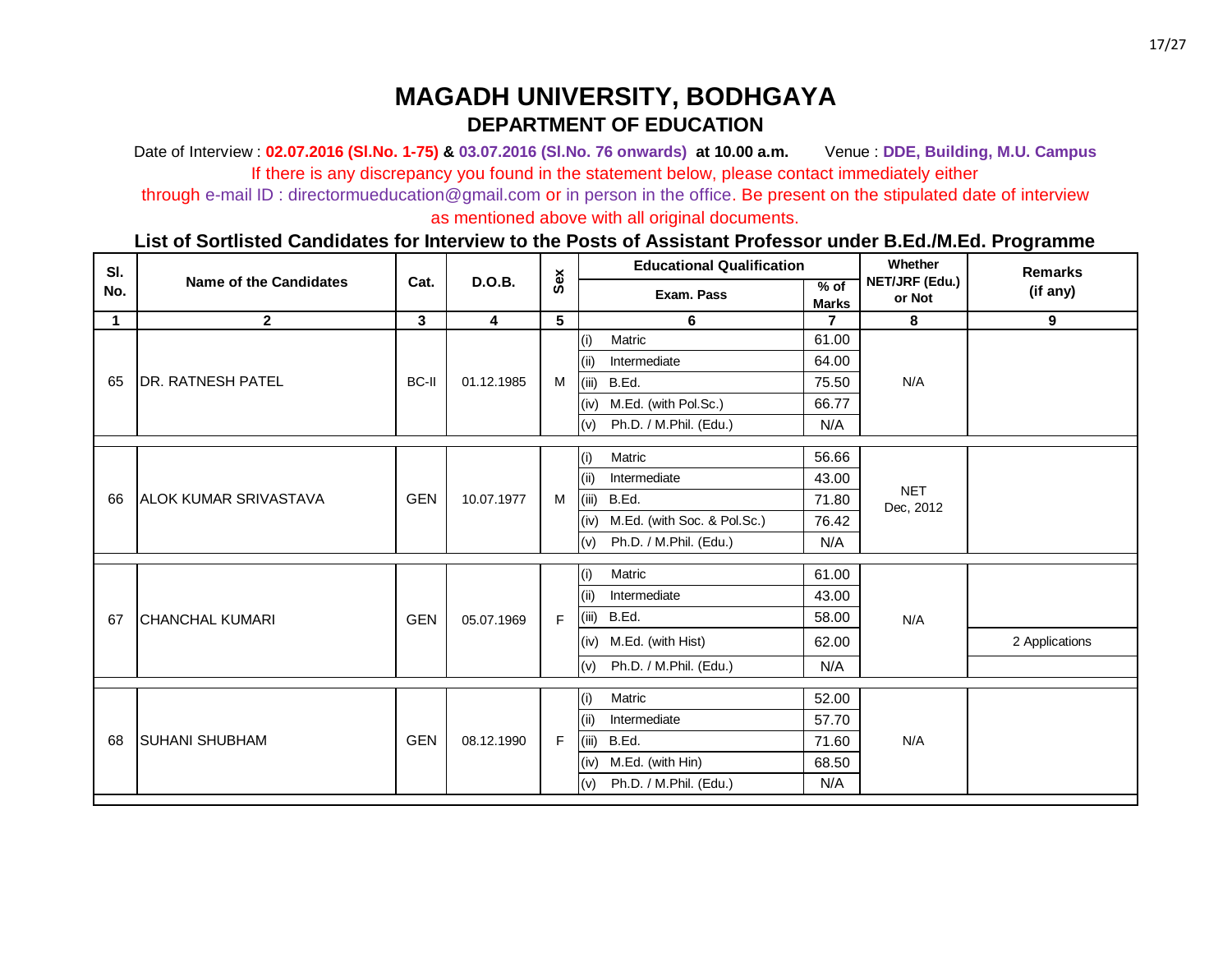Date of Interview : **02.07.2016 (Sl.No. 1-75) & 03.07.2016 (Sl.No. 76 onwards) at 10.00 a.m.** Venue : **DDE, Building, M.U. Campus** If there is any discrepancy you found in the statement below, please contact immediately either

through e-mail ID : directormueducation@gmail.com or in person in the office. Be present on the stipulated date of interview

as mentioned above with all original documents.

| SI.         |                               |            |                         |   | <b>Educational Qualification</b><br>Sex |                         |                      | Whether                  | <b>Remarks</b> |
|-------------|-------------------------------|------------|-------------------------|---|-----------------------------------------|-------------------------|----------------------|--------------------------|----------------|
| No.         | <b>Name of the Candidates</b> | Cat.       | <b>D.O.B.</b>           |   |                                         | Exam. Pass              | % of<br><b>Marks</b> | NET/JRF (Edu.)<br>or Not | (if any)       |
| $\mathbf 1$ | $\mathbf{2}$                  | 3          | $\overline{\mathbf{4}}$ | 5 |                                         | 6                       | $\overline{7}$       | 8                        | $9^{\circ}$    |
|             |                               |            |                         |   | (i)                                     | Matric                  | 58.70                |                          |                |
|             |                               |            |                         |   | (ii)                                    | Intermediate            | 57.60                |                          |                |
| 69          | <b>CHANDAN KUMAR</b>          | <b>GEN</b> | 20.03.1984              | M | (iii)                                   | B.Ed.                   | 78.30                | N/A                      |                |
|             |                               |            |                         |   | (iv)                                    | M.Ed. (with Geo)        | 68.00                |                          |                |
|             |                               |            |                         |   | (v)                                     | Ph.D. / M.Phil. (Edu.)  | N/A                  |                          |                |
|             |                               |            |                         |   | (i)                                     | Matric                  | 71.00                |                          |                |
|             |                               |            |                         |   | (iii)                                   | Intermediate            | 60.00                |                          |                |
| 70          | <b>ARVIND KUMAR</b>           | <b>GEN</b> | 15.02.1980              | M | (iii)                                   | B.Ed.                   | 71.00                | N/A                      |                |
|             |                               |            |                         |   | (iv)                                    | M.Ed. (with Bot.)       | 76.00                |                          |                |
|             |                               |            |                         |   | (v)                                     | Ph.D. / M.Phil. (Edu.)  | N/A                  |                          |                |
|             |                               |            |                         |   | (i)                                     | Matric                  | 54.85                |                          |                |
|             |                               |            |                         |   | (i)                                     | Intermediate            | 58.22                |                          |                |
| 71          | <b>IDHARMENDRA KUMAR</b>      | <b>GEN</b> | 15.01.1984              | M | (iii)                                   | B.Ed.                   | 70.80                | N/A                      |                |
|             |                               |            |                         |   | (iv)                                    | M.Ed. (with Pali)       | 85.42                |                          |                |
|             |                               |            |                         |   | (v)                                     | Ph.D. / M.Phil. (Edu.)  | N/A                  |                          |                |
|             |                               |            |                         |   | (i)                                     | Matric                  | 55.33                |                          |                |
|             |                               |            |                         |   | (i)                                     | Intermediate            | 43.55                |                          |                |
| 72          | <b>DR. ANJALI KUMARI</b>      | <b>GEN</b> | 09.04.1967              | F | (iii)                                   | B.Ed.                   | 73.60                | N/A                      |                |
|             |                               |            |                         |   | (iv)                                    | M.A. in Edu. (with Psy) | 69.15                |                          |                |
|             |                               |            |                         |   | (v)                                     | Ph.D. / M.Phil. (Edu.)  | N/A                  |                          |                |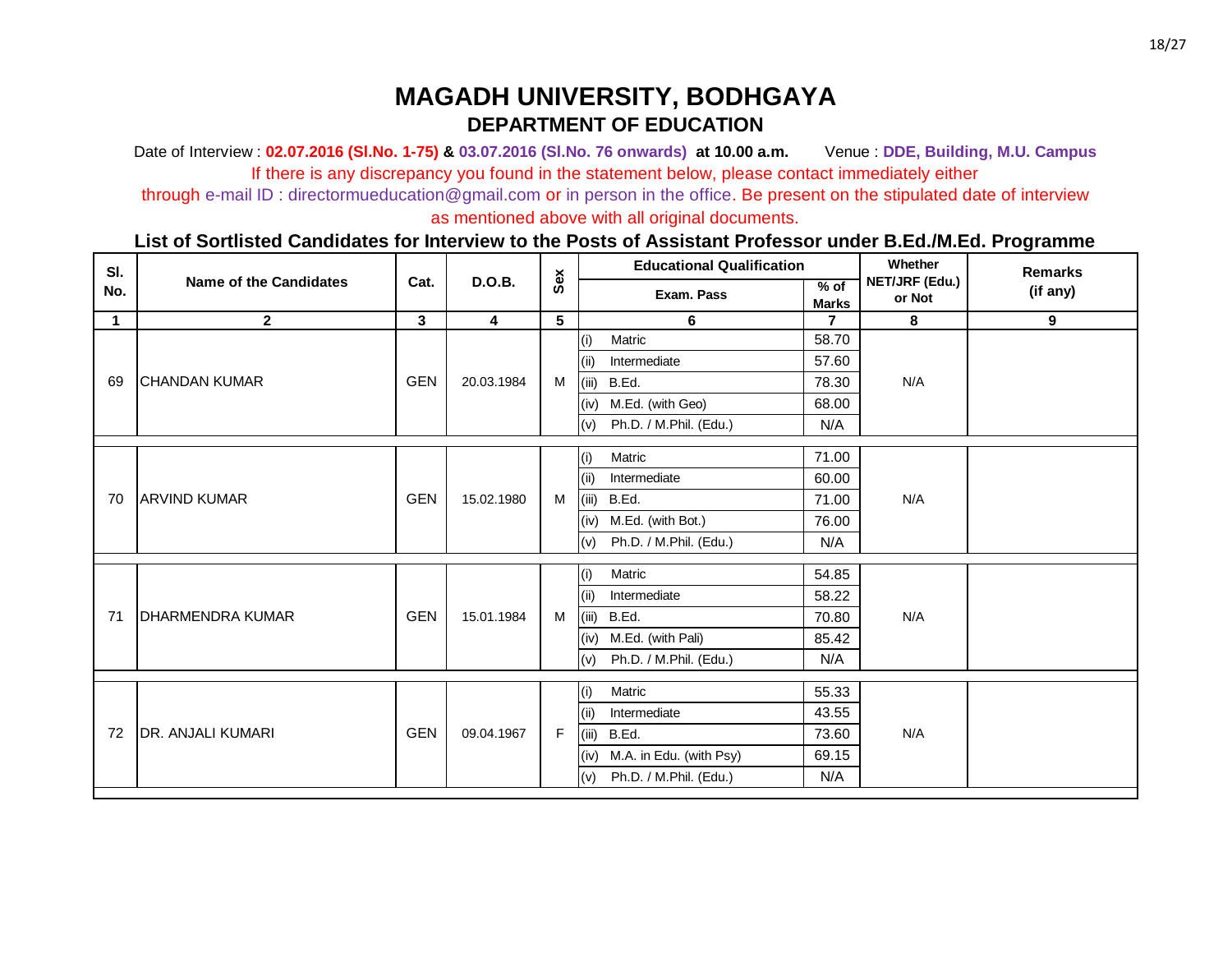Date of Interview : **02.07.2016 (Sl.No. 1-75) & 03.07.2016 (Sl.No. 76 onwards) at 10.00 a.m.** Venue : **DDE, Building, M.U. Campus** If there is any discrepancy you found in the statement below, please contact immediately either

through e-mail ID : directormueducation@gmail.com or in person in the office. Be present on the stipulated date of interview

as mentioned above with all original documents.

| SI.         |                               |                         |                         |     |       | <b>Educational Qualification</b> |                        | Whether                  | <b>Remarks</b> |
|-------------|-------------------------------|-------------------------|-------------------------|-----|-------|----------------------------------|------------------------|--------------------------|----------------|
| No.         | <b>Name of the Candidates</b> | Cat.                    | <b>D.O.B.</b>           | Sex |       | Exam. Pass                       | $%$ of<br><b>Marks</b> | NET/JRF (Edu.)<br>or Not | (if any)       |
| $\mathbf 1$ | $\mathbf{2}$                  | $\overline{\mathbf{3}}$ | $\overline{\mathbf{4}}$ | 5   |       | 6                                | $\overline{7}$         | 8                        | 9              |
|             |                               |                         |                         |     | (i)   | Matric                           | 64.00                  |                          |                |
|             |                               |                         |                         |     | (ii)  | Intermediate                     | 66.00                  |                          |                |
| 73          | <b>DR. NIVEDITA RAJ</b>       | <b>GEN</b>              | 15.12.1974              | F   | (iii) | B.Ed.                            | 72.40                  | <b>NET</b><br>Dec, 2014  |                |
|             |                               |                         |                         |     | (iv)  | M.Ed. (with Hist. & Eng.)        | 68.80                  |                          |                |
|             |                               |                         |                         |     | (v)   | Ph.D. / M.Phil. (Edu.)           | N/A                    |                          |                |
|             |                               |                         |                         |     | (i)   | Matric                           | 75.28                  |                          |                |
|             |                               |                         |                         |     | (i)   | Intermediate                     | 57.33                  |                          |                |
| 74          | <b>IPAWAN KUMAR</b>           | <b>SC</b>               | 17.10.1989              | M   | (iii) | B.Ed.                            | 78.90                  | N/A                      |                |
|             |                               |                         |                         |     | (iv)  | M.Ed. (with Zoo)                 | 75.37                  |                          |                |
|             |                               |                         |                         |     | (v)   | Ph.D. / M.Phil. (Edu.)           | N/A                    |                          |                |
|             |                               |                         |                         |     | (i)   | Matric                           | 53.00                  |                          |                |
|             |                               |                         |                         |     | (i)   | Intermediate                     | 56.00                  |                          |                |
| 75          | <b>RAVI KUMAR</b>             | <b>GEN</b>              | 01.03.1982              | M   | (iii) | B.Ed.                            | 64.00                  | <b>NET</b>               |                |
|             |                               |                         |                         |     | (iv)  | M.Ed. (with Pol.Sc.)             | 59.00                  | Dec, 2012                |                |
|             |                               |                         |                         |     | (v)   | Ph.D. / M.Phil. (Edu.)           | N/A                    |                          |                |
|             |                               |                         |                         |     | (i)   | Matric                           | 59.40                  |                          |                |
|             |                               |                         |                         |     |       | Intermediate                     |                        |                          |                |
| 76          | DR. MD. MUSA ALI              | BC-I                    |                         |     | (i)   |                                  | 66.00                  | NET - JRF                |                |
|             |                               |                         | 10.05.1981              | M   | (iii) | B.Ed. (Spl.)                     | 75.38                  | June, 2012               |                |
|             |                               |                         |                         |     | (iv)  | M.Ed. (Spl.) (with Math.)        | 64.40                  |                          |                |
|             |                               |                         |                         |     | (v)   | Ph.D. / M.Phil. (Edu.)           |                        |                          |                |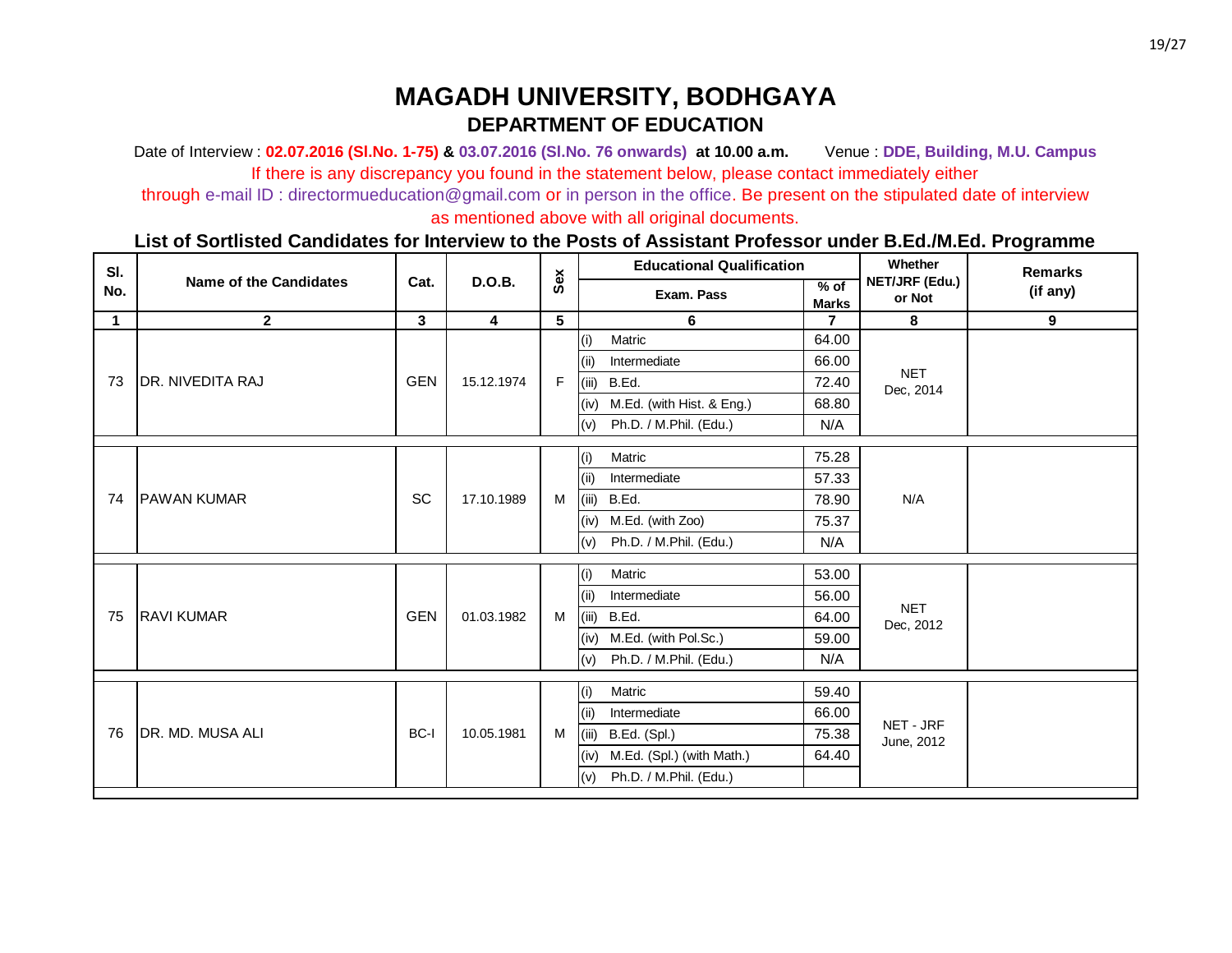Date of Interview : **02.07.2016 (Sl.No. 1-75) & 03.07.2016 (Sl.No. 76 onwards) at 10.00 a.m.** Venue : **DDE, Building, M.U. Campus** If there is any discrepancy you found in the statement below, please contact immediately either

through e-mail ID : directormueducation@gmail.com or in person in the office. Be present on the stipulated date of interview

as mentioned above with all original documents.

| SI.         |                                 |                         |                         |     |       | <b>Educational Qualification</b> |                      | Whether                  | <b>Remarks</b> |
|-------------|---------------------------------|-------------------------|-------------------------|-----|-------|----------------------------------|----------------------|--------------------------|----------------|
| No.         | <b>Name of the Candidates</b>   | Cat.                    | <b>D.O.B.</b>           | Sex |       | Exam. Pass                       | % of<br><b>Marks</b> | NET/JRF (Edu.)<br>or Not | (if any)       |
| $\mathbf 1$ | $\mathbf{2}$                    | $\overline{\mathbf{3}}$ | $\overline{\mathbf{4}}$ | 5   |       | 6                                | $\overline{7}$       | 8                        | 9              |
|             |                                 |                         |                         |     | (i)   | Matric                           | 73.57                |                          |                |
|             |                                 |                         |                         |     | (ii)  | Intermediate                     | 64.00                |                          |                |
| 77          | <b>JAY SHANKAR PRASAD</b>       | BC-II                   | 26.11.1985              | M   | (iii) | B.Ed.                            | 60.90                | <b>NET</b><br>Dec, 2013  |                |
|             |                                 |                         |                         |     | (iv)  | M.Ed. (with Hist.)               | 66.13                |                          |                |
|             |                                 |                         |                         |     | (v)   | Ph.D. / M.Phil. (Edu.)           | N/A                  |                          |                |
|             |                                 |                         |                         |     | (i)   | Matric                           | 61.00                |                          |                |
|             |                                 |                         |                         |     | (i)   | Intermediate                     | 58.77                |                          |                |
| 78          | <b>RUCHI SUMAN</b>              | <b>BC-II</b>            | 09.02.1988              | F   | (iii) | B.Ed. (Spl.)                     | 70.60                | <b>NET</b><br>Dec, 2014  |                |
|             |                                 |                         |                         |     | (iv)  | M.Ed. (Spl.) (with Eng.)         | 59.00                |                          |                |
|             |                                 |                         |                         |     | (v)   | Ph.D. / M.Phil. (Edu.)           | N/A                  |                          |                |
|             |                                 |                         |                         |     | (i)   | Matric                           | 49.44                |                          |                |
|             |                                 |                         |                         |     | (i)   | Intermediate                     | 64.11                |                          |                |
| 79          | <b>OM PRAKASH</b>               | <b>BC-II</b>            | 02.01.1970              | M   |       | $(iii)$ B.F.A.                   | 73.33                | N/A                      |                |
|             |                                 |                         |                         |     | (iv)  | M.F.A. (with Hist.)              | 64.75                |                          |                |
|             |                                 |                         |                         |     | (v)   | Ph.D. / M.Phil. (Edu.)           | N/A                  |                          |                |
|             |                                 |                         |                         |     | (i)   | Matric                           | 71.50                |                          |                |
|             |                                 |                         |                         |     | (i)   | Intermediate                     | 77.33                |                          |                |
| 80          | <b>DR. RANJANI KUMARI SINGH</b> | <b>GEN</b>              | 30.12.1983              | F   | (iii) | B.Ed.                            | 86.00                | N/A                      |                |
|             |                                 |                         |                         |     | (iv)  | M.Ed. (with Pol.Sc.)             | 79.40                |                          |                |
|             |                                 |                         |                         |     | (v)   | Ph.D. / M.Phil. (Edu.)           | N/A                  |                          |                |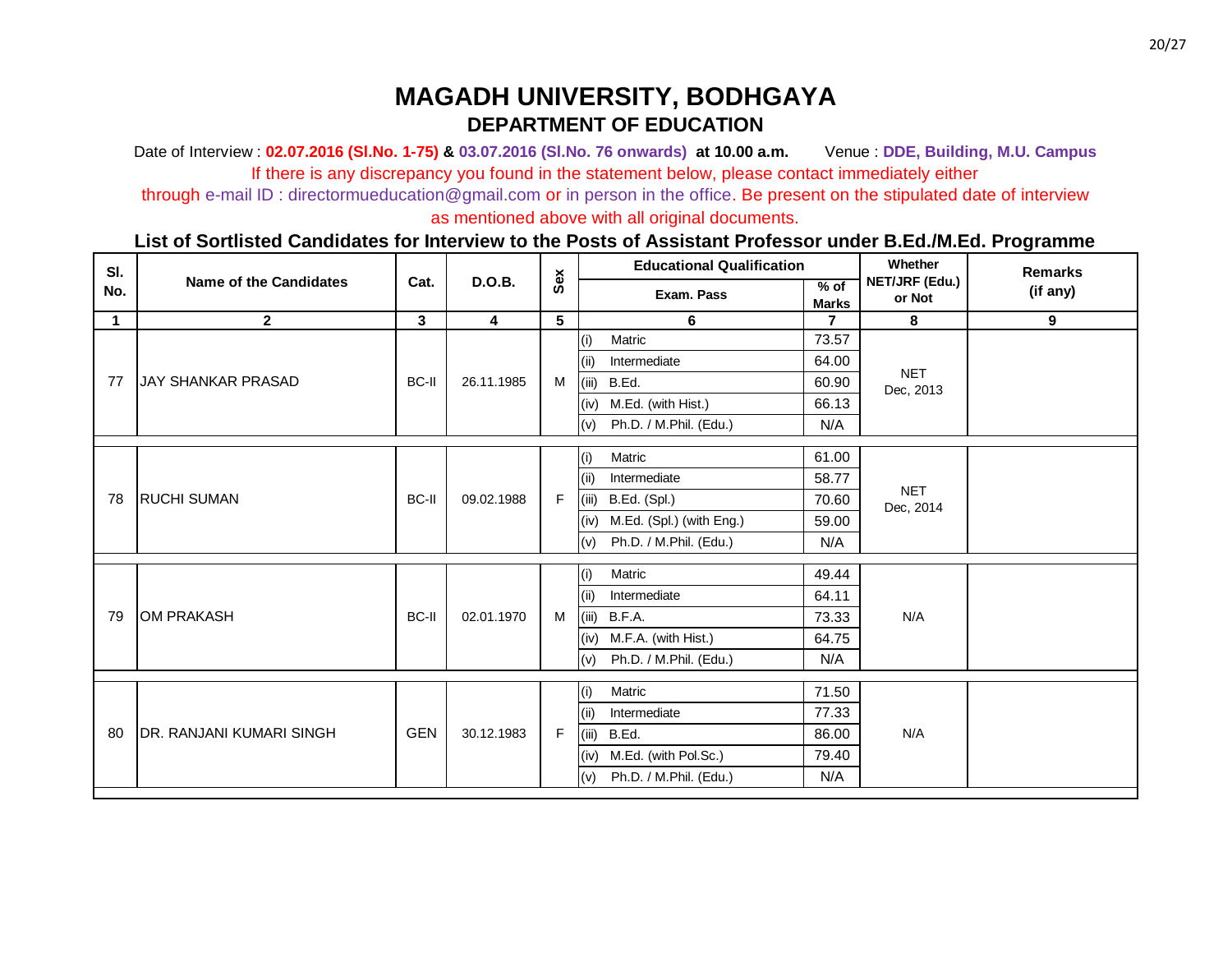Date of Interview : **02.07.2016 (Sl.No. 1-75) & 03.07.2016 (Sl.No. 76 onwards) at 10.00 a.m.** Venue : **DDE, Building, M.U. Campus** If there is any discrepancy you found in the statement below, please contact immediately either

through e-mail ID : directormueducation@gmail.com or in person in the office. Be present on the stipulated date of interview

as mentioned above with all original documents.

| SI.         |                               |            |                         |   | Sex   | <b>Educational Qualification</b> |                      | Whether                  | <b>Remarks</b>                                  |                  |       |  |  |
|-------------|-------------------------------|------------|-------------------------|---|-------|----------------------------------|----------------------|--------------------------|-------------------------------------------------|------------------|-------|--|--|
| No.         | <b>Name of the Candidates</b> | Cat.       | <b>D.O.B.</b>           |   |       | Exam. Pass                       | % of<br><b>Marks</b> | NET/JRF (Edu.)<br>or Not | (if any)                                        |                  |       |  |  |
| $\mathbf 1$ | $\mathbf{2}$                  | 3          | $\overline{\mathbf{4}}$ | 5 |       | 6                                | $\mathbf{7}$         | 8                        | 9                                               |                  |       |  |  |
|             |                               |            |                         |   | (i)   | Matric                           | 69.33                |                          |                                                 |                  |       |  |  |
|             |                               |            |                         |   | (ii)  | Intermediate                     | 66.88                |                          |                                                 |                  |       |  |  |
| 81          | <b>AASFAQUE AHMAD</b>         | BC-I       | 27.12.1976              | M | (iii) | B.Ed.                            | 71.15                | N/A                      |                                                 |                  |       |  |  |
|             |                               |            |                         |   | (iv)  | M.Ed. (with Math)                | 72.00                |                          |                                                 |                  |       |  |  |
|             |                               |            |                         |   | (v)   | Ph.D. / M.Phil. (Edu.)           | N/A                  |                          |                                                 |                  |       |  |  |
|             |                               |            |                         |   | (i)   | Matric                           | 50.71                |                          |                                                 |                  |       |  |  |
|             |                               |            |                         |   | (i)   | Intermediate                     | 60.88                |                          |                                                 |                  |       |  |  |
| 82          | <b>IDR. RAM NAGINA RAJAK</b>  | <b>SC</b>  | 15.02.1982              | M | (iii) | B.Ed.                            | 69.70                | N/A                      | Ph.D. (Edu.) from BRA Univ.<br>Muzaffarpur 2014 |                  |       |  |  |
|             |                               |            |                         |   | (iv)  | M.Ed. (with Math)                | 65.75                |                          |                                                 |                  |       |  |  |
|             |                               |            |                         |   | (v)   | Ph.D. / M.Phil. (Edu.)           | N/A                  |                          |                                                 |                  |       |  |  |
|             |                               |            |                         |   | (i)   | Matric                           | 64.44                |                          |                                                 |                  |       |  |  |
|             |                               |            |                         |   | (i)   | Intermediate                     | 46.77                |                          |                                                 |                  |       |  |  |
| 83          | NAIYRA SARWAT                 | <b>GEN</b> | 15.09.1969              | F |       | (iii) B.Ed.                      | 82.70                | N/A                      |                                                 |                  |       |  |  |
|             |                               |            |                         |   | (iv)  | M.A. in Edu. (with Zoo)          | 66.77                |                          |                                                 |                  |       |  |  |
|             |                               |            |                         |   | (v)   | Ph.D. / M.Phil. (Edu.)           | N/A                  |                          |                                                 |                  |       |  |  |
|             |                               |            |                         |   | (i)   | Matric                           | 54.00                |                          |                                                 |                  |       |  |  |
|             |                               |            |                         |   | (i)   | Intermediate                     | 73.00                |                          |                                                 |                  |       |  |  |
| 84          | <b>KRITI SWARAJ</b>           | <b>GEN</b> | 22.12.1980              | F | (iii) | B.Ed.                            | 68.70                | N/A                      |                                                 |                  |       |  |  |
|             |                               |            |                         |   |       |                                  |                      |                          | (iv)                                            | M.Ed. (with Soc) | 75.57 |  |  |
|             |                               |            |                         |   | (v)   | Ph.D. / M.Phil. (Edu.)           | N/A                  |                          |                                                 |                  |       |  |  |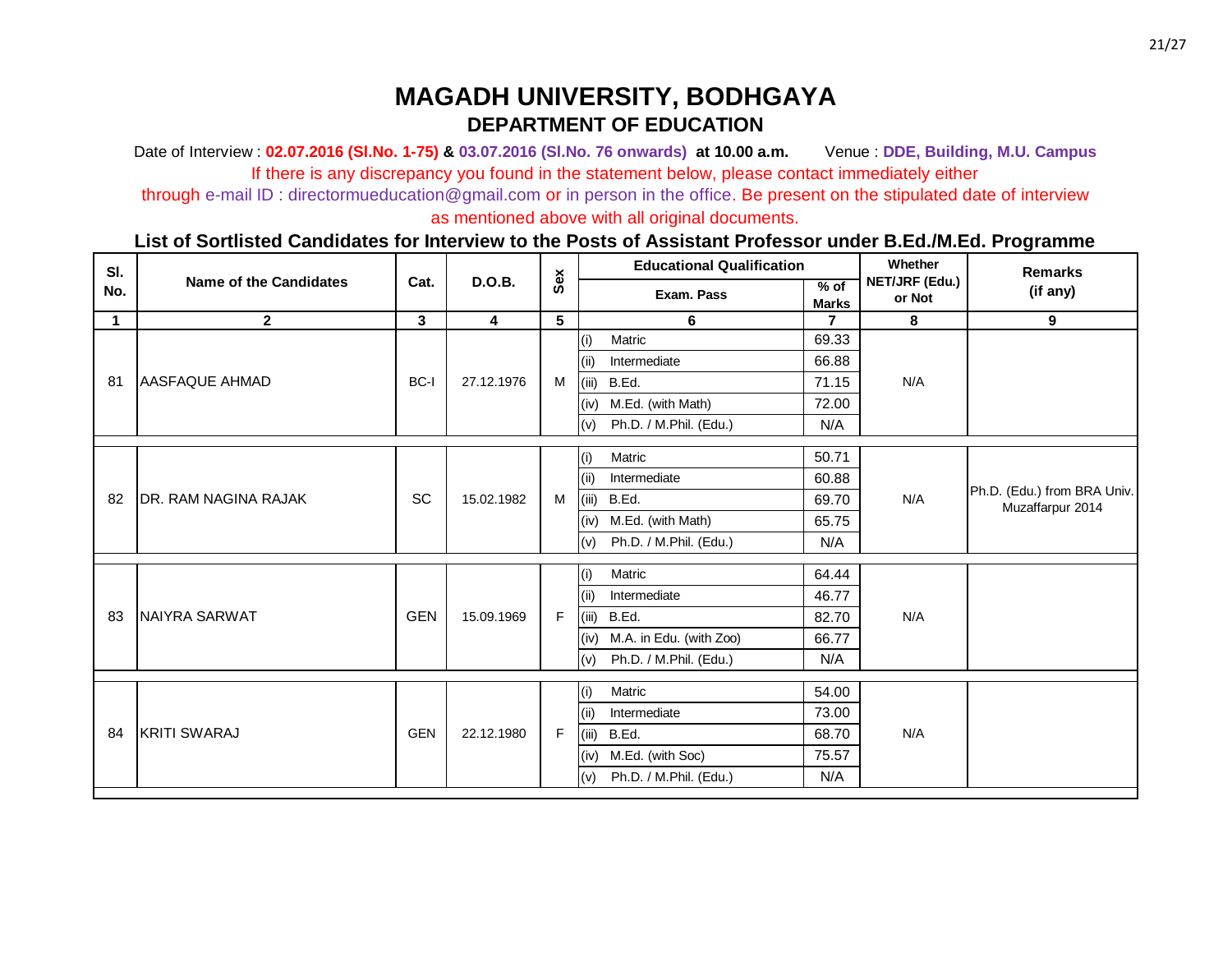Date of Interview : **02.07.2016 (Sl.No. 1-75) & 03.07.2016 (Sl.No. 76 onwards) at 10.00 a.m.** Venue : **DDE, Building, M.U. Campus** If there is any discrepancy you found in the statement below, please contact immediately either

through e-mail ID : directormueducation@gmail.com or in person in the office. Be present on the stipulated date of interview

as mentioned above with all original documents.

| SI.         |                               |              |                         |     |       | <b>Educational Qualification</b> |                        | Whether                  | <b>Remarks</b> |                   |       |                   |       |  |  |
|-------------|-------------------------------|--------------|-------------------------|-----|-------|----------------------------------|------------------------|--------------------------|----------------|-------------------|-------|-------------------|-------|--|--|
| No.         | <b>Name of the Candidates</b> | Cat.         | <b>D.O.B.</b>           | Sex |       | Exam. Pass                       | $%$ of<br><b>Marks</b> | NET/JRF (Edu.)<br>or Not | (if any)       |                   |       |                   |       |  |  |
| $\mathbf 1$ | $\mathbf{2}$                  | $\mathbf{3}$ | $\overline{\mathbf{4}}$ | 5   |       | 6                                | $\overline{7}$         | 8                        | 9              |                   |       |                   |       |  |  |
|             |                               |              |                         |     | (i)   | Matric                           | 54.00                  |                          |                |                   |       |                   |       |  |  |
|             |                               |              |                         |     | (ii)  | Intermediate                     | 52.00                  |                          |                |                   |       |                   |       |  |  |
| 85          | <b>SUMAN JAISWAL</b>          | <b>GEN</b>   | 06.12.1991              | F   | (iii) | B.Ed.                            | 69.00                  | N/A                      |                |                   |       |                   |       |  |  |
|             |                               |              |                         |     | (iv)  | M.Ed. (with Home Sc.)            | 69.00                  |                          |                |                   |       |                   |       |  |  |
|             |                               |              |                         |     | (v)   | Ph.D. / M.Phil. (Edu.)           | N/A                    |                          |                |                   |       |                   |       |  |  |
|             |                               |              |                         |     | (i)   | Matric                           | 71.20                  |                          |                |                   |       |                   |       |  |  |
|             |                               |              |                         |     | (ii)  | Intermediate                     | 55.00                  |                          |                |                   |       |                   |       |  |  |
| 86          | <b>NARESH KUMAR</b>           | <b>GEN</b>   | 25.02.1977              | M   | (iii) | B.Ed.                            | 64.00                  | NET - JRF                |                |                   |       |                   |       |  |  |
|             |                               |              |                         |     | (iv)  | M.Ed. (with Eng)                 | 60.00                  | Dec, 2009                |                |                   |       |                   |       |  |  |
|             |                               |              |                         |     | (v)   | Ph.D. / M.Phil. (Edu.)           | N/A                    |                          |                |                   |       |                   |       |  |  |
|             |                               |              |                         |     |       | Matric                           | 45.60                  |                          |                |                   |       |                   |       |  |  |
|             |                               |              |                         |     | (i)   | Intermediate                     | 46.80                  |                          |                |                   |       |                   |       |  |  |
| 87          | <b>BHUPENDRA THAKUR</b>       | <b>GEN</b>   | 01.01.1964              | M   | (ii)  |                                  |                        | N/A                      |                |                   |       |                   |       |  |  |
|             |                               |              |                         |     | (iii) | B.Ed.                            | 70.50                  |                          |                |                   |       |                   |       |  |  |
|             |                               |              |                         |     |       |                                  |                        |                          | (iv)           | M.Ed. (with Hist) | 60.00 |                   |       |  |  |
|             |                               |              |                         |     | (v)   | Ph.D. / M.Phil. (Edu.)           | N/A                    |                          |                |                   |       |                   |       |  |  |
|             |                               |              |                         |     | (i)   | Matric                           | 56.00                  |                          |                |                   |       |                   |       |  |  |
|             |                               |              |                         |     | (i)   | Intermediate                     | 83.00                  |                          |                |                   |       |                   |       |  |  |
| 88          | <b>SUJEET KUMAR</b>           | <b>BC-II</b> | 10.10.1983              | M   | (iii) | B.Ed.                            | 77.50                  | NET - JRF<br>Dec, 2013   |                |                   |       |                   |       |  |  |
|             |                               |              |                         |     |       |                                  |                        |                          |                |                   | (iv)  | M.Ed. (with Hist) | 73.63 |  |  |
|             |                               |              |                         |     | (v)   | Ph.D. / M.Phil. (Edu.)           | N/A                    |                          |                |                   |       |                   |       |  |  |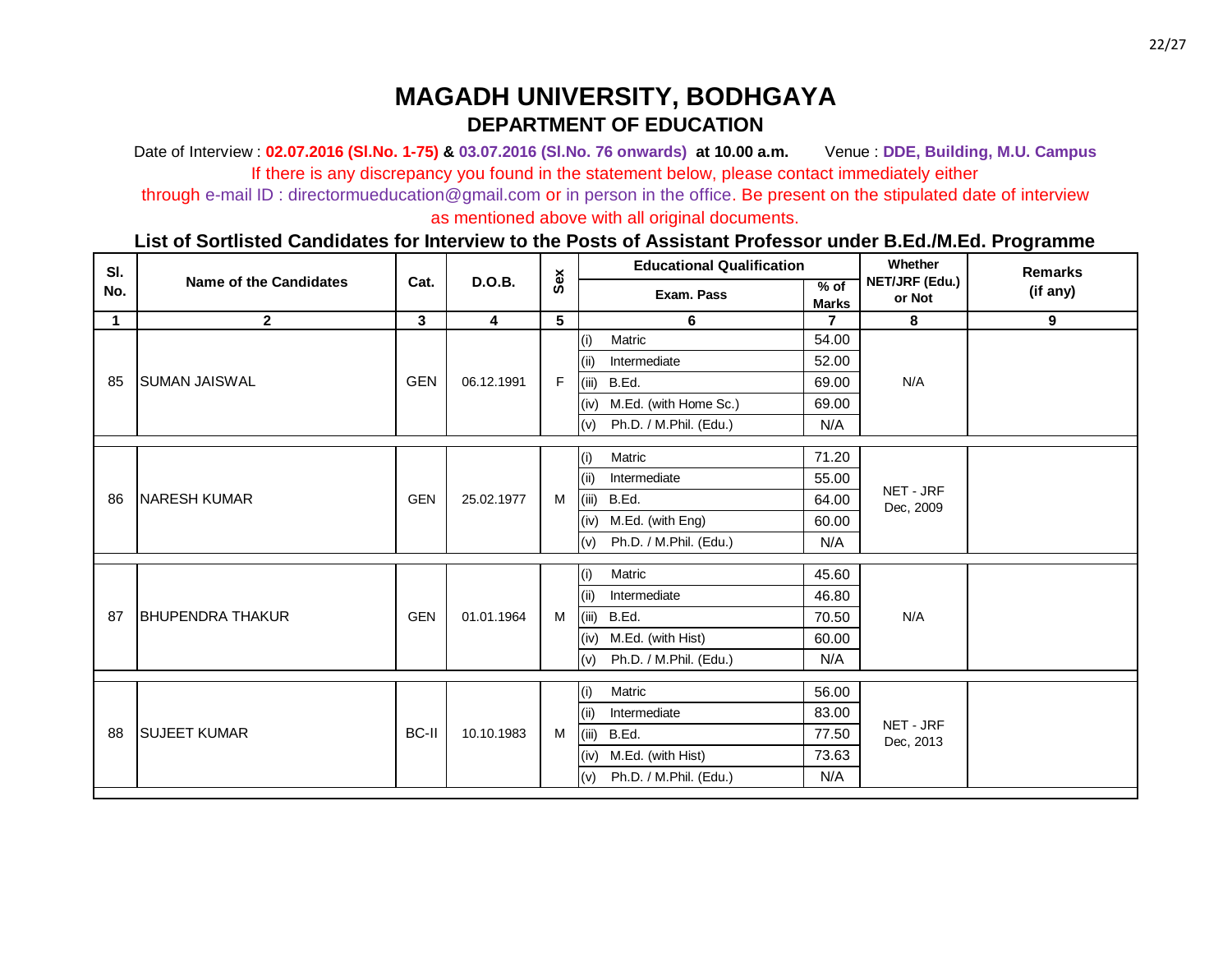Date of Interview : **02.07.2016 (Sl.No. 1-75) & 03.07.2016 (Sl.No. 76 onwards) at 10.00 a.m.** Venue : **DDE, Building, M.U. Campus** If there is any discrepancy you found in the statement below, please contact immediately either

through e-mail ID : directormueducation@gmail.com or in person in the office. Be present on the stipulated date of interview

as mentioned above with all original documents.

| SI.         |                               |              |                         |     |       | <b>Educational Qualification</b> |                        | Whether                  | <b>Remarks</b> |
|-------------|-------------------------------|--------------|-------------------------|-----|-------|----------------------------------|------------------------|--------------------------|----------------|
| No.         | <b>Name of the Candidates</b> | Cat.         | <b>D.O.B.</b>           | Sex |       | Exam. Pass                       | $%$ of<br><b>Marks</b> | NET/JRF (Edu.)<br>or Not | (if any)       |
| $\mathbf 1$ | $\mathbf{2}$                  | $\mathbf{3}$ | $\overline{\mathbf{4}}$ | 5   |       | 6                                | $\overline{7}$         | 8                        | 9              |
|             |                               |              |                         |     | (i)   | Matric                           | 69.50                  |                          |                |
|             |                               |              |                         |     | (ii)  | Intermediate                     | 63.70                  |                          |                |
| 89          | <b>PARWEZ AKHTER</b>          | BC-I         | 09.06.1973              | M   | (iii) | B.Ed.                            | 83.10                  | N/A                      |                |
|             |                               |              |                         |     | (iv)  | M.Ed. (with Phy)                 | 73.80                  |                          |                |
|             |                               |              |                         |     | (v)   | Ph.D. / M.Phil. (Edu.)           | N/A                    |                          |                |
|             |                               |              |                         |     | (i)   | Matric                           | 59.14                  |                          |                |
|             |                               |              |                         |     | (ii)  | Intermediate                     | 60.00                  |                          |                |
| 90          | <b>IMIRZA RUHULLAH BAIG</b>   | <b>GEN</b>   | 05.10.1986              | M   | (iii) | B.Ed.                            | 77.46                  | <b>NET</b>               |                |
|             |                               |              |                         |     | (iv)  | M.Ed. (with Math)                | 78.80                  |                          |                |
|             |                               |              |                         |     | (v)   | Ph.D. / M.Phil. (Edu.)           | N/A                    |                          |                |
|             |                               |              |                         |     | (i)   | Matric                           | 65.00                  |                          |                |
|             |                               |              |                         |     | (i)   | Intermediate                     | 50.00                  |                          |                |
| 91          | <b>ISHASHI SHEKHAR</b>        | <b>GEN</b>   | 15.11.1979              | M   | (iii) | B.Ed.                            | 74.00                  | <b>NET</b>               |                |
|             |                               |              |                         |     | (iv)  | M.A. in Edu.                     | 64.00                  | Dec, 2015                |                |
|             |                               |              |                         |     | (v)   | Ph.D. / M.Phil. (Edu.)           | N/A                    |                          |                |
|             |                               |              |                         |     |       |                                  |                        |                          |                |
|             |                               |              |                         |     | (i)   | Matric                           | 51.10                  |                          |                |
|             |                               |              |                         |     | (i)   | Intermediate                     | 46.30                  |                          |                |
| 92          | <b>DHARMENDRA KUMAR</b>       | <b>BC-II</b> | 18.12.1970              | M   | (iii) | B.Ed.                            | 62.70                  | N/A                      |                |
|             |                               |              |                         |     | (iv)  | M.Ed. (with Pol.Sc.)             | 74.20                  |                          |                |
|             |                               |              |                         |     | (v)   | Ph.D. / M.Phil. (Edu.)           | N/A                    |                          |                |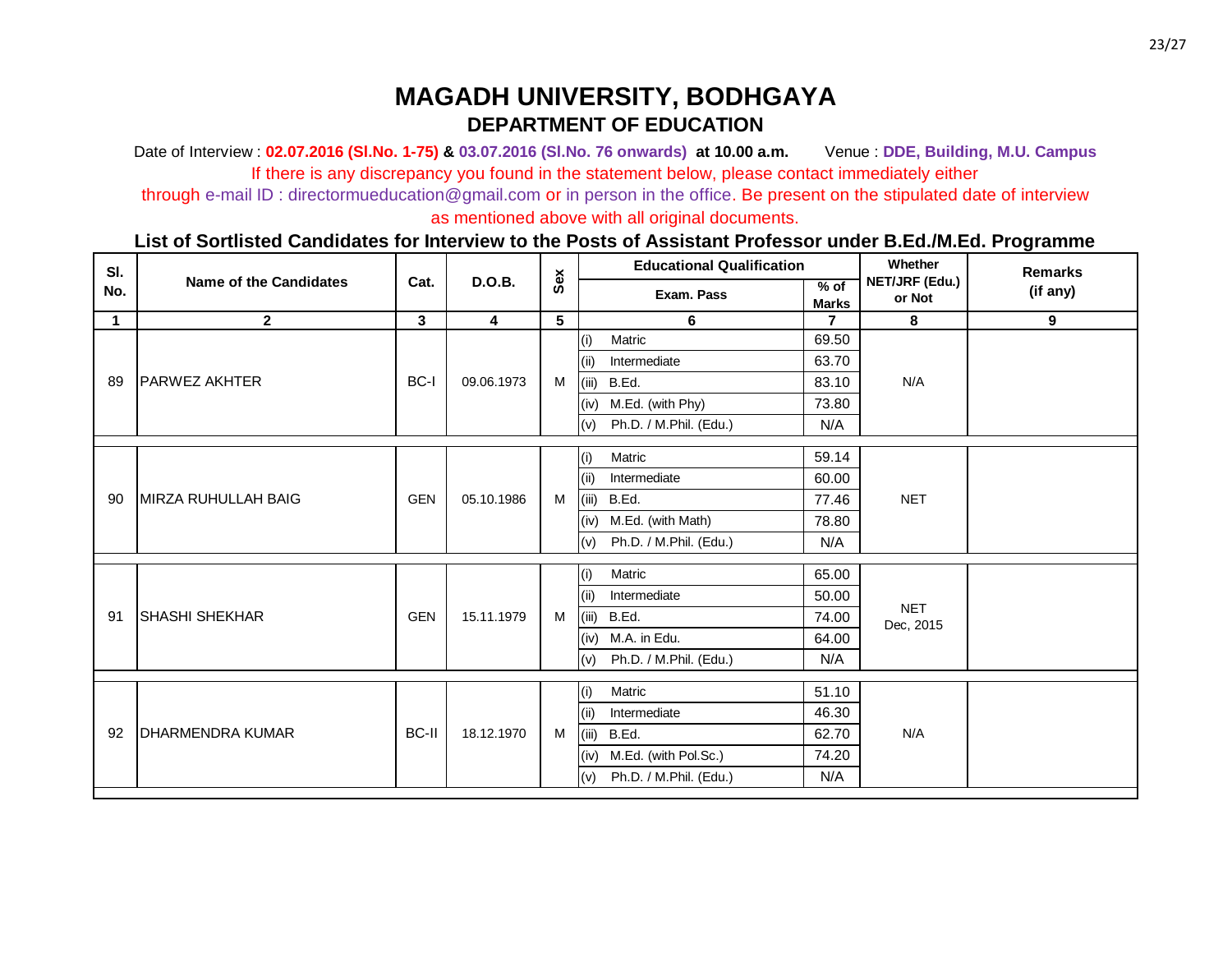Date of Interview : **02.07.2016 (Sl.No. 1-75) & 03.07.2016 (Sl.No. 76 onwards) at 10.00 a.m.** Venue : **DDE, Building, M.U. Campus** If there is any discrepancy you found in the statement below, please contact immediately either

through e-mail ID : directormueducation@gmail.com or in person in the office. Be present on the stipulated date of interview

as mentioned above with all original documents.

| SI.         |                            |              |                |     |       | <b>Educational Qualification</b> |                        | Whether                  | <b>Remarks</b>           |
|-------------|----------------------------|--------------|----------------|-----|-------|----------------------------------|------------------------|--------------------------|--------------------------|
| No.         | Name of the Candidates     | Cat.         | <b>D.O.B.</b>  | Sex |       | Exam. Pass                       | $%$ of<br><b>Marks</b> | NET/JRF (Edu.)<br>or Not | (if any)                 |
| $\mathbf 1$ | $\overline{2}$             | $\mathbf{3}$ | $\overline{4}$ | 5   |       | 6                                | $\overline{7}$         | 8                        | 9                        |
|             |                            |              |                |     | (i)   | Matric                           | 65.75                  |                          |                          |
|             |                            |              |                |     | (iii) | Intermediate                     | 55.55                  |                          |                          |
| 93          | <b>IDR. KANCHAN KUMARI</b> | <b>GEN</b>   | 15.05.1980     | F   | (iii) | B.Ed.                            | 74.50                  | N/A                      |                          |
|             |                            |              |                |     | (iv)  | M.A. in Edu.                     | 60.63                  |                          |                          |
|             |                            |              |                |     | (v)   | Ph.D. / M.Phil. (Edu.)           | N/A                    |                          |                          |
|             |                            |              |                |     | (i)   | Matric                           | 60.80                  |                          |                          |
|             |                            |              |                |     | (i)   | Intermediate                     | 53.70                  |                          |                          |
| 94          | <b>JAY ANAND</b>           | <b>GEN</b>   | 28.01.1986     | M   | (iii) | B.Ed.                            | 78.50                  | <b>NET</b><br>June, 2013 |                          |
|             |                            |              |                |     | (iv)  | M.Ed. (with Bot)                 | 69.00                  |                          |                          |
|             |                            |              |                |     | (v)   | Ph.D. / M.Phil. (Edu.)           | N/A                    |                          |                          |
|             |                            |              |                |     | (i)   | Matric                           | 53.85                  |                          |                          |
|             |                            |              |                |     | (i)   | Intermediate                     | 53.00                  |                          |                          |
| 95          | <b>AWAN KUMAR RAY</b>      | BC-I         | 10.02.1988     | M   | (iii) | B.Ed.                            | 84.80                  | N/A                      | cast. Cert. not attached |
|             |                            |              |                |     | (iv)  | M.Ed. (with Hin)                 | 71.37                  |                          |                          |
|             |                            |              |                |     | (v)   | Ph.D. / M.Phil. (Edu.)           | N/A                    |                          |                          |
|             |                            |              |                |     | (i)   | Matric                           | 68.77                  |                          |                          |
|             |                            |              |                |     | (ii)  | Intermediate                     | 85.44                  |                          |                          |
| 96          | <b>IPRABHUNATH SINGH</b>   | <b>GEN</b>   | 27.11.1978     | M   | (iii) | B.Ed.                            | 74.20                  | <b>NET</b>               |                          |
|             |                            |              |                |     | (iv)  | M.A. in Edu.                     | 62.89                  | June, 2012               |                          |
|             |                            |              |                |     | (v)   | Ph.D. / M.Phil. (Edu.)           | N/A                    |                          |                          |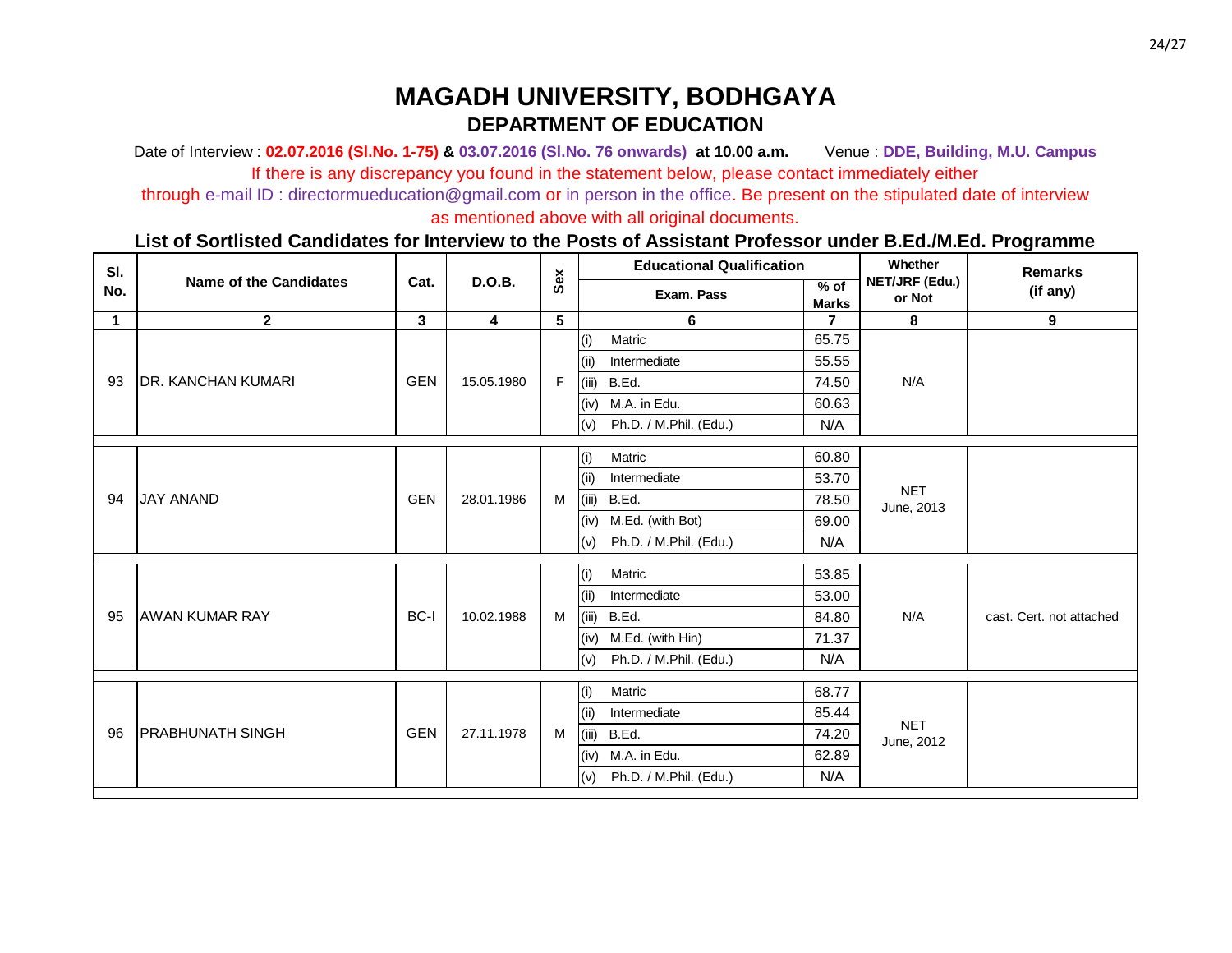Date of Interview : **02.07.2016 (Sl.No. 1-75) & 03.07.2016 (Sl.No. 76 onwards) at 10.00 a.m.** Venue : **DDE, Building, M.U. Campus** If there is any discrepancy you found in the statement below, please contact immediately either

through e-mail ID : directormueducation@gmail.com or in person in the office. Be present on the stipulated date of interview

as mentioned above with all original documents.

| SI.<br>No.  | <b>Name of the Candidates</b> | Cat.         | <b>D.O.B.</b>           | Sex |       | <b>Educational Qualification</b> |                        | Whether                  | <b>Remarks</b> |
|-------------|-------------------------------|--------------|-------------------------|-----|-------|----------------------------------|------------------------|--------------------------|----------------|
|             |                               |              |                         |     |       | Exam. Pass                       | $%$ of<br><b>Marks</b> | NET/JRF (Edu.)<br>or Not | (if any)       |
| $\mathbf 1$ | $\mathbf{2}$                  | $\mathbf{3}$ | $\overline{\mathbf{4}}$ | 5   |       | 6                                | $\overline{7}$         | 8                        | 9              |
| 97          | <b>SUMAN KUMARI</b>           | <b>GEN</b>   | 02.05.1973              |     | (i)   | Matric                           | 60.00                  | N/A                      |                |
|             |                               |              |                         | F   | (ii)  | Intermediate                     | 50.88                  |                          |                |
|             |                               |              |                         |     | (iii) | B.Ed.                            | 61.50                  |                          |                |
|             |                               |              |                         |     | (iv)  | M.A. in Edu.                     | 57.88                  |                          |                |
|             |                               |              |                         |     | (v)   | Ph.D. / M.Phil. (Edu.)           | N/A                    |                          |                |
|             | <b>KISHLAY KISHOR MIRGANK</b> | <b>GEN</b>   | 15.01.1987              | M   | (i)   | Matric                           | 47.10                  | N/A                      |                |
|             |                               |              |                         |     | (i)   | Intermediate                     | 54.22                  |                          |                |
| 98          |                               |              |                         |     |       | (iii) B.Ed.                      | 58.72                  |                          |                |
|             |                               |              |                         |     | (iv)  | M.Ed. (with Math & Psy)          | 63.50                  |                          |                |
|             |                               |              |                         |     | (v)   | Ph.D. / M.Phil. (Edu.)           | N/A                    |                          |                |
|             | <b>USHA KUMARI</b>            | BC-I         | 01.02.1972              | F   | (i)   | Matric                           | 64.11                  | N/A                      |                |
|             |                               |              |                         |     | (i)   | Intermediate                     | 50.11                  |                          |                |
| 99          |                               |              |                         |     | (iii) | B.Ed.                            | 68.00                  |                          |                |
|             |                               |              |                         |     | (iv)  | M.Ed. (with Eco.)                | 75.00                  |                          |                |
|             |                               |              |                         |     | (v)   | Ph.D. / M.Phil. (Edu.)           | N/A                    |                          |                |
|             | 100 NIVEDITA                  | SC           | 24.02.1990              | F   | (i)   | Matric                           | 57.20                  |                          |                |
|             |                               |              |                         |     | (i)   | Intermediate                     | 66.11                  | N/A                      |                |
|             |                               |              |                         |     | (iii) | B.Ed.                            | 80.90                  |                          |                |
|             |                               |              |                         |     | (iv)  | M.Ed. (with Zoo.)                | 77.00                  |                          |                |
|             |                               |              |                         |     | (v)   | Ph.D. / M.Phil. (Edu.)           | N/A                    |                          |                |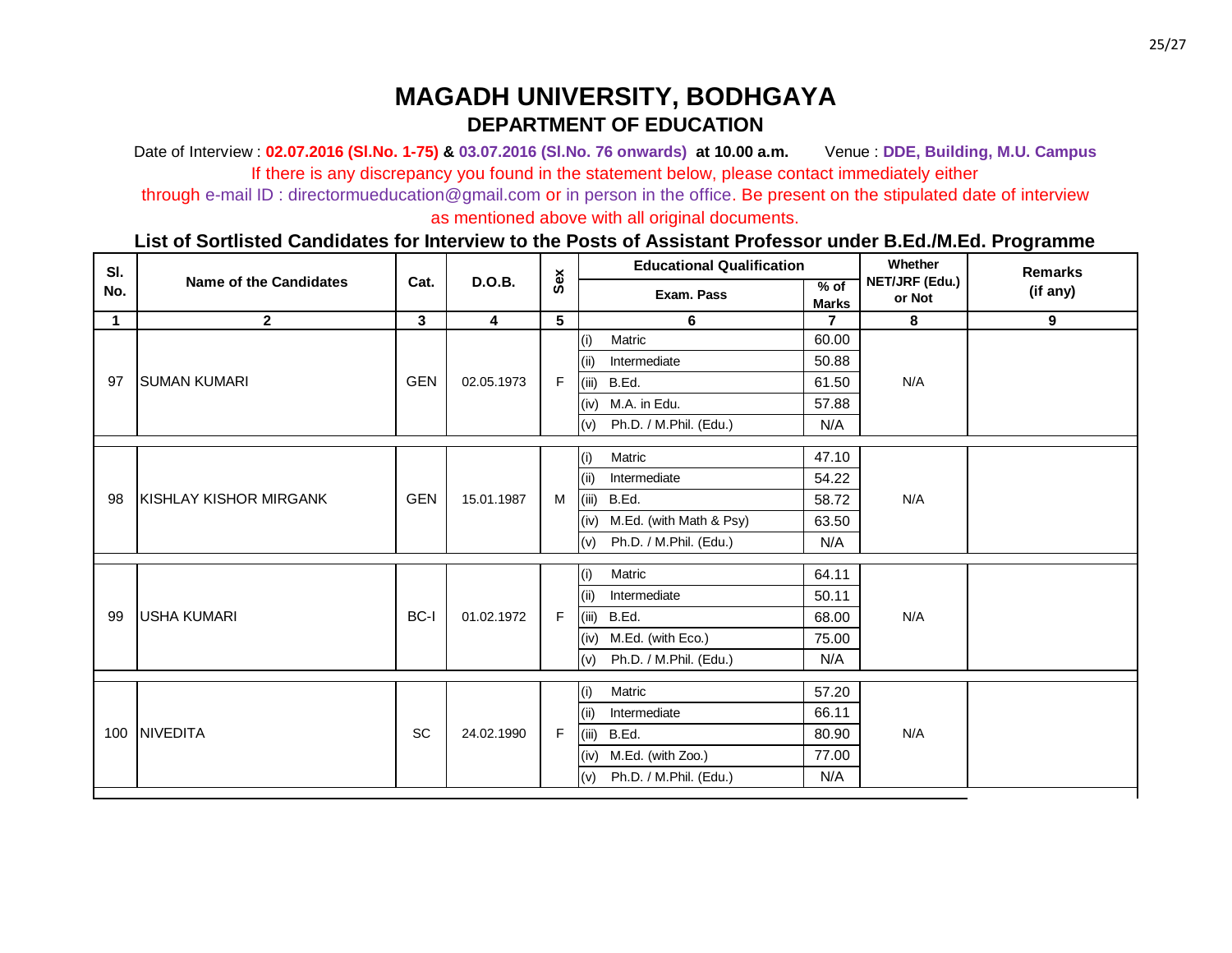Date of Interview : **02.07.2016 (Sl.No. 1-75) & 03.07.2016 (Sl.No. 76 onwards) at 10.00 a.m.** Venue : **DDE, Building, M.U. Campus** If there is any discrepancy you found in the statement below, please contact immediately either

through e-mail ID : directormueducation@gmail.com or in person in the office. Be present on the stipulated date of interview

as mentioned above with all original documents.

| SI.<br>No.  | <b>Name of the Candidates</b> | Cat.                    | <b>D.O.B.</b>           | Sex |       | <b>Educational Qualification</b> |                        | Whether<br>NET/JRF (Edu.)<br>or Not | <b>Remarks</b> |
|-------------|-------------------------------|-------------------------|-------------------------|-----|-------|----------------------------------|------------------------|-------------------------------------|----------------|
|             |                               |                         |                         |     |       | Exam. Pass                       | $%$ of<br><b>Marks</b> |                                     | (if any)       |
| $\mathbf 1$ | $\mathbf{2}$                  | $\overline{\mathbf{3}}$ | $\overline{\mathbf{4}}$ | 5   |       | 6                                | $\overline{7}$         | 8                                   | 9              |
|             | 101   MUSSARAT JAHAN          | <b>GEN</b>              | 14.11.1972              | F   | (i)   | Matric                           | 58.00                  | <b>NET</b><br>Dec, 2012             |                |
|             |                               |                         |                         |     | (ii)  | Intermediate                     | 62.88                  |                                     |                |
|             |                               |                         |                         |     | (iii) | B.Ed.                            | 76.80                  |                                     |                |
|             |                               |                         |                         |     | (iv)  | M.Ed. (with Zoo)                 | 84.50                  |                                     |                |
|             |                               |                         |                         |     | (v)   | Ph.D. / M.Phil. (Edu.)           | N/A                    |                                     |                |
|             | 102 DR. RANJAN KUMAR          | <b>GEN</b>              | 01.03.1979              | M   | (i)   | Matric                           | 64.11                  | N/A                                 |                |
|             |                               |                         |                         |     | (i)   | Intermediate                     | 60.00                  |                                     |                |
|             |                               |                         |                         |     | (iii) | B.Ed.                            | 71.80                  |                                     |                |
|             |                               |                         |                         |     | (iv)  | M.Ed. (with Hist.)               | 90.28                  |                                     |                |
|             |                               |                         |                         |     | (v)   | Ph.D. / M.Phil. (Edu.)           | N/A                    |                                     |                |
|             | 103   MUKESH KUMAR            | <b>GEN</b>              | 01.02.1984              | M   | (i)   | Matric                           | 59.85                  | <b>NET</b><br>Dec, 2012             |                |
|             |                               |                         |                         |     | (i)   | Intermediate                     | 73.50                  |                                     |                |
|             |                               |                         |                         |     | (iii) | B.Ed.                            | 74.60                  |                                     |                |
|             |                               |                         |                         |     | (iv)  | M.Ed. (with Geo)                 | 67.00                  |                                     |                |
|             |                               |                         |                         |     | (v)   | Ph.D. / M.Phil. (Edu.)           | N/A                    |                                     |                |
|             | 104 NAVIN MANDAL              | <b>GEN</b>              | 08.03.1982              | M   | (i)   | Matric                           | 47.00                  | N/A                                 |                |
|             |                               |                         |                         |     | (i)   | Intermediate                     | 53.00                  |                                     |                |
|             |                               |                         |                         |     | (iii) | B.Ed.                            | 74.90                  |                                     |                |
|             |                               |                         |                         |     | (iv)  | M.Ed. (with Math)                | 72.50                  |                                     |                |
|             |                               |                         |                         |     | (v)   | Ph.D. / M.Phil. (Edu.)           | N/A                    |                                     |                |